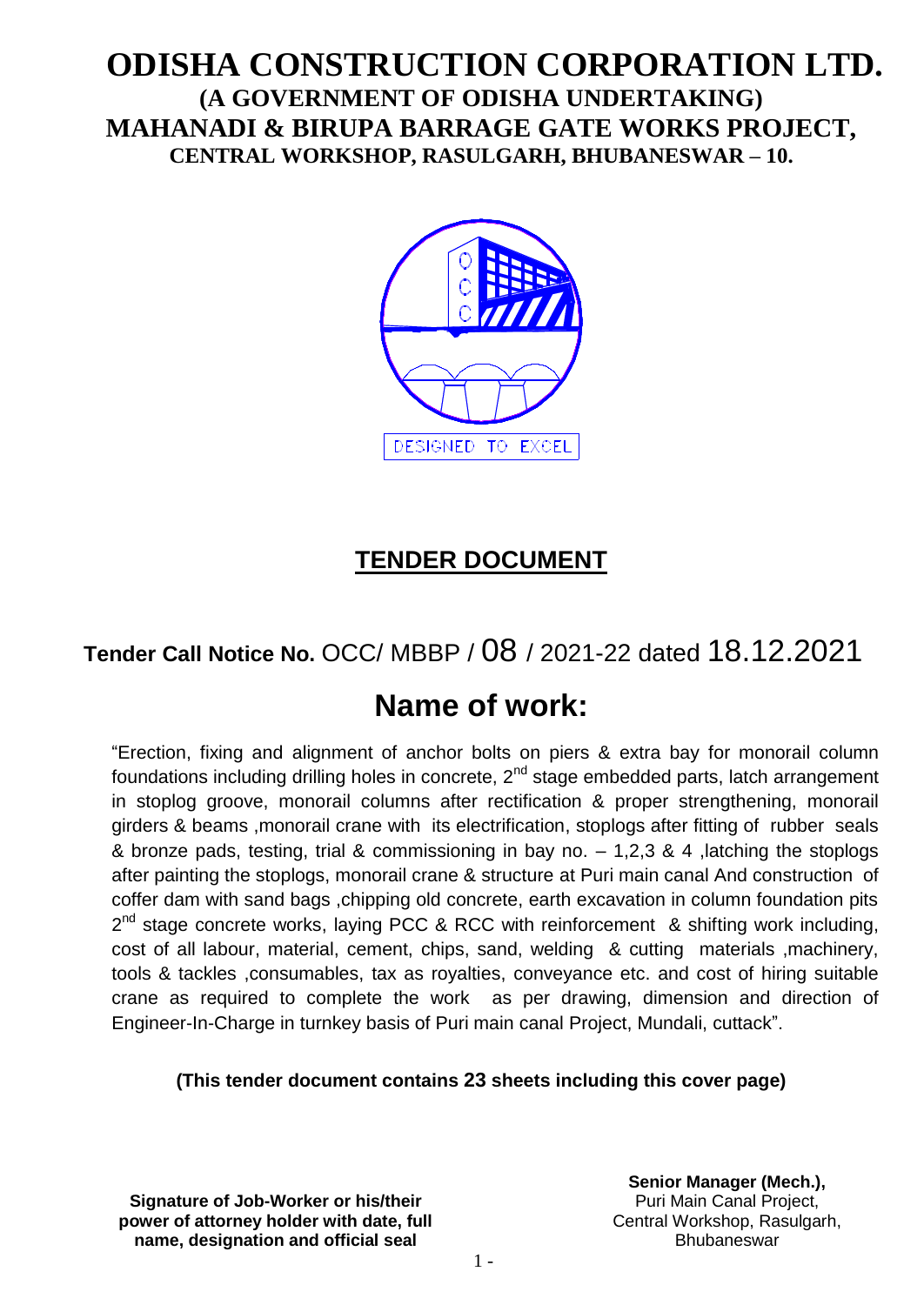#### **(A GOVERNMENT OF ODISHA UNDERTAKING) MAHANADI & BIRUPA BARRAGE GATE WORKS PROJECT, CENTRAL WORKSHOP, RASULGARH, BHUBANESWAR – 10.**

**\*\*\*\*\*\*\*\*\*\*\*\*\*\*\*\*\*\*\*\*\*\*\*\*\*\*\*\*\*\*\*\*\*\*\*\*\*\*\*\*\*\*\*\*\*\*\*\*\*\*\*\*\*\*\*\*\*\*\*\*\*\*\*\*\***

# **Tender Call Notice No.OCC/MBBP/08/2021-22 dated 18.12.2021**

1. On behalf of M/s. Odisha Construction Corporation Ltd. ("OCCL"), the Senior Manager (Mech.), Puri Main Canal Project, Mundali, At-Central Workshop, Rasulgarh, Bhubaneswar - 10 invites sealed Tenders from the enlisted Job-workers of "OCCL" in M-III & above grade for the following work. If not enlisted, agency is to get enlisted in OCC Ltd. in M-III grade of contractor mandatory before opening of the tender.

| SI.<br>No. | Name of the work                                                                                                                                                                                                                                                                                                                                                                                                                                                                                                                                                                                                                                                                                                                                                                                                                                                                                                                                                                                                                                                                                                                                                                                           | Cost of<br>document+<br>CGST @<br>9%+ SGST<br>@ 9%<br>(in Rs.) | Period of<br>completion.        | <b>Class of</b><br>Job-<br>worker |
|------------|------------------------------------------------------------------------------------------------------------------------------------------------------------------------------------------------------------------------------------------------------------------------------------------------------------------------------------------------------------------------------------------------------------------------------------------------------------------------------------------------------------------------------------------------------------------------------------------------------------------------------------------------------------------------------------------------------------------------------------------------------------------------------------------------------------------------------------------------------------------------------------------------------------------------------------------------------------------------------------------------------------------------------------------------------------------------------------------------------------------------------------------------------------------------------------------------------------|----------------------------------------------------------------|---------------------------------|-----------------------------------|
| 1          | "Erection, fixing and alignment of anchor bolts on piers & extra<br>bay for monorail column foundations including drilling holes in<br>concrete, 2 <sup>nd</sup> stage embedded parts, latch arrangement in<br>stoplog groove, monorail columns after rectification & proper<br>strengthening, monorail girders & beams, monorail crane with<br>its electrification, stoplogs after fitting of rubber seals &<br>bronze pads, testing, trial & commissioning in bay no. $-1,2,3,8$<br>4, latching the stoplogs after painting the stoplogs, monorail<br>crane & structure at Puri main canal And construction of coffer<br>dam with sand bags, chipping old concrete, earth excavation in<br>column foundation pits $2^{nd}$ stage concrete works, laying PCC &<br>RCC with reinforcement & shifting work including, cost of all<br>labour , material, cement, chips, sand, welding<br>& cuttina<br>materials , machinery, tools & tackles , consumables, tax as<br>royalties, conveyance etc. and cost of hiring a suitable crane<br>as required to complete the work as per drawing, dimension<br>and direction of Engineer-In-Charge in turnkey basis of Puri<br>main canal Project, Mundali, cuttack". | $7,080/-$                                                      | 02 (Two)<br>calendar<br>months. | $M - III$<br>and<br>above         |

- 2. The Tender document may be downloaded from O.C.C. Ltd., website **[www.odishaconstruction.com](http://www.odishaconstruction.com/)** or from Govt. of Odisha website **www.tendersodisha.gov.in** and submitted along with non-refundable cost of tender document amounting to Rs.**7,080/-** (Rupees Seven thousand Eighty) only inclusive of CGST @ 9% & SGST @ 9% in shape of Demand Draft drawn on any Nationalized / Scheduled Bank payable at Bhubaneswar only in favour of **Odisha Construction Corporation Ltd. - Project Account**" may be deposited along with the tender. The authority shall not be responsible for missing of any page during downloading.
- 3. The tenders must be submitted to the **Senior Manager (Mech.), Odisha Construction Corporation Ltd., Puri Main Canal Project, Mundali, At- Central Workshop, Rasulgarh, Bhubaneswar - 10** on or before **3.00 PM** on **04.01.2022** and will be opened on **04.01.2022** at **3.30 PM** in the presence of the Job-workers, who may like to be present. If there will be a public holiday on the last date of sale of tender document and receipt & opening of the tenders as specified above, the tender document will be sold and tenders will be received & opened on the next working day at the same time and venue.

**Signature of Job-Worker or his/their power of attorney holder with date, full name, designation and official seal**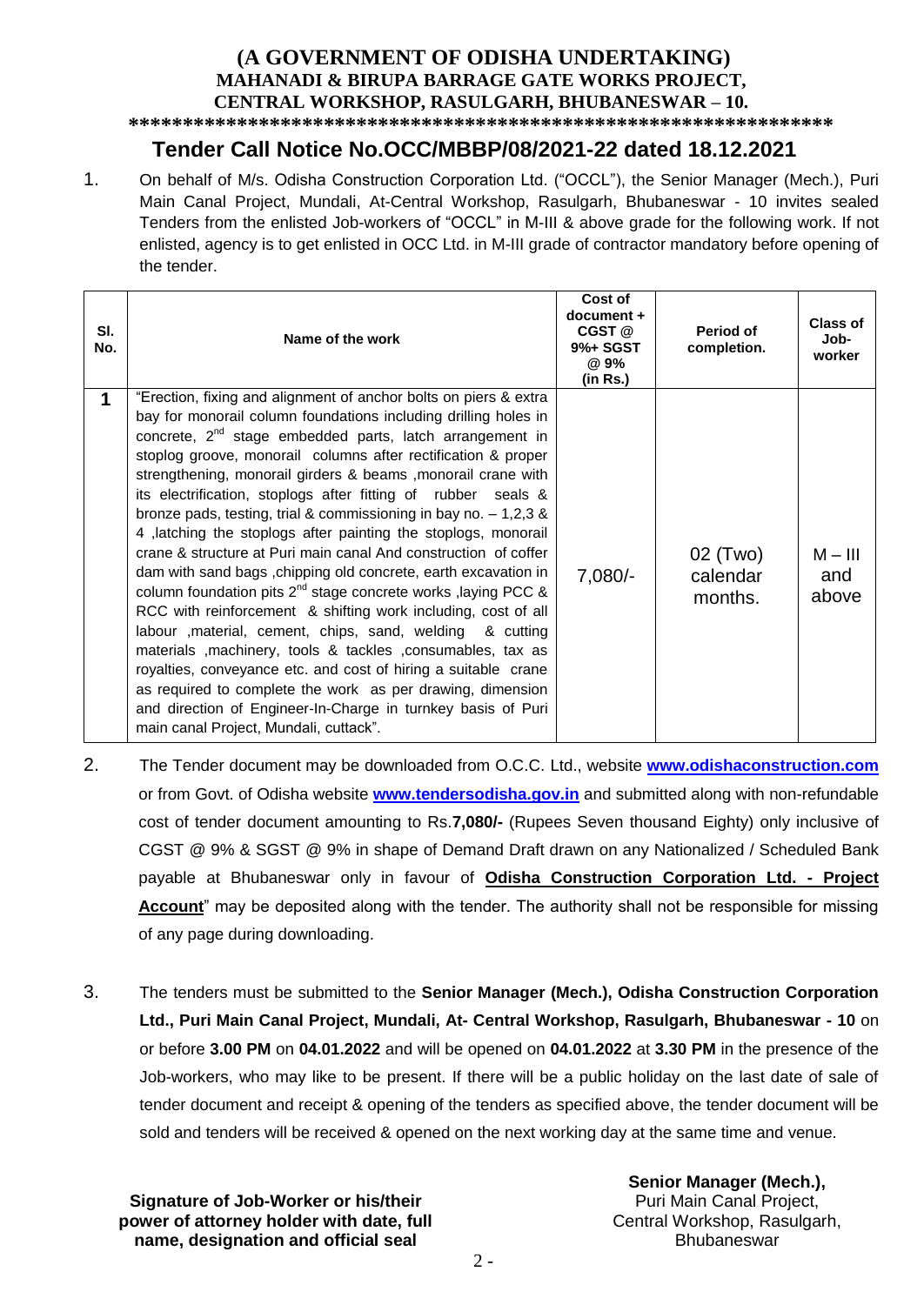- 4. Intending tenderers are required to furnish the following along with their tenders.
	- i. Undertaking in prescribed format available in the tender document. for execution of work as stated above.
	- ii Copy of valid GST certificate.
	- iii. Copy of valid registration certificate issued by provident Fund Authority
	- iv. Copy of valid ESI registration certificate issued by competent authority
	- v. Copy of valid Labour License (The bidder is required to furnish necessary labour license, issued by competent authority before commencement of the work)
	- v. Copy of Pan Card
	- vi. Copy of document indicating residential address
	- vii. Undertaking in prescribed format available in the tender document.
	- viii. Annexure-I "Bid Security Declaration" in lieu of EMD in enclosed format on Job-worker's letter head.
	- ix. Cost of tender document (In case the document is downloaded from website).
	- x. Copy of valid enlistment certificate of Job-worker issued by "OCC Ltd". If not enlisted, agency is to get enlisted in OCC Ltd. in M-III grade of contractor which is mandatory before opening of the tender or else the tender shall not be accepted.
	- xi. Detail planning of men machinery & materials for executing the work tendered here in.
	- xii. Complete tender document duly filled –in, signed and stamped on each page by the "Jobworker" or his/their power of attorney holder with date, full name, Designation, & Official Seal. In case of power of Attorney holder the copy of such delegation is to be enclosed with the tender document.
	- xiii. Detailed list and copies of documents of machinery owned by the Job-worker.
	- xiv. Copies of documents on credentials and proofs in support of successful execution of similar nature of works of similar magnitude.
- 5. The Job-Worker may visit Puri Main Canal site, Mundali, Cuttack before quoting the rates.
- 6. Tender through Fax/ Telex/ Telegram/e-mail will not be accepted.
- 7. The Job-worker if required shall be asked to furnish rate analysis for the work for the quoted amount.
- 8. The intending Job-Worker is to quote rates in enclosed original price schedule format only.
- 9. The successful Job-worker shall have to execute the work as per scope of work, technical specifications, relevant drawings & price schedule as per direction of Engineer-in-charge and terms & conditions of agreement.
- 10. Quantity in the tender schedule is tentative & may increase or decrease as per approved drawings/ requirement during execution of work at site as per direction of Engineer-in-charge and payment shall be made accordingly.
- 11. The authority reserves absolute right to accept or reject any or all tenders and to split up works to award to one or more Job-workers without assigning any reason thereof.
- **12. The Job-Worker registered under NSIC/MSME for participation in tender are not entitled for**  exemption from payment of Security Deposit /Tender paper cost / tender paper cost as per **provision exist in O.P.W.D code and amended by Govt. of Odisha, Department of Water Resources.**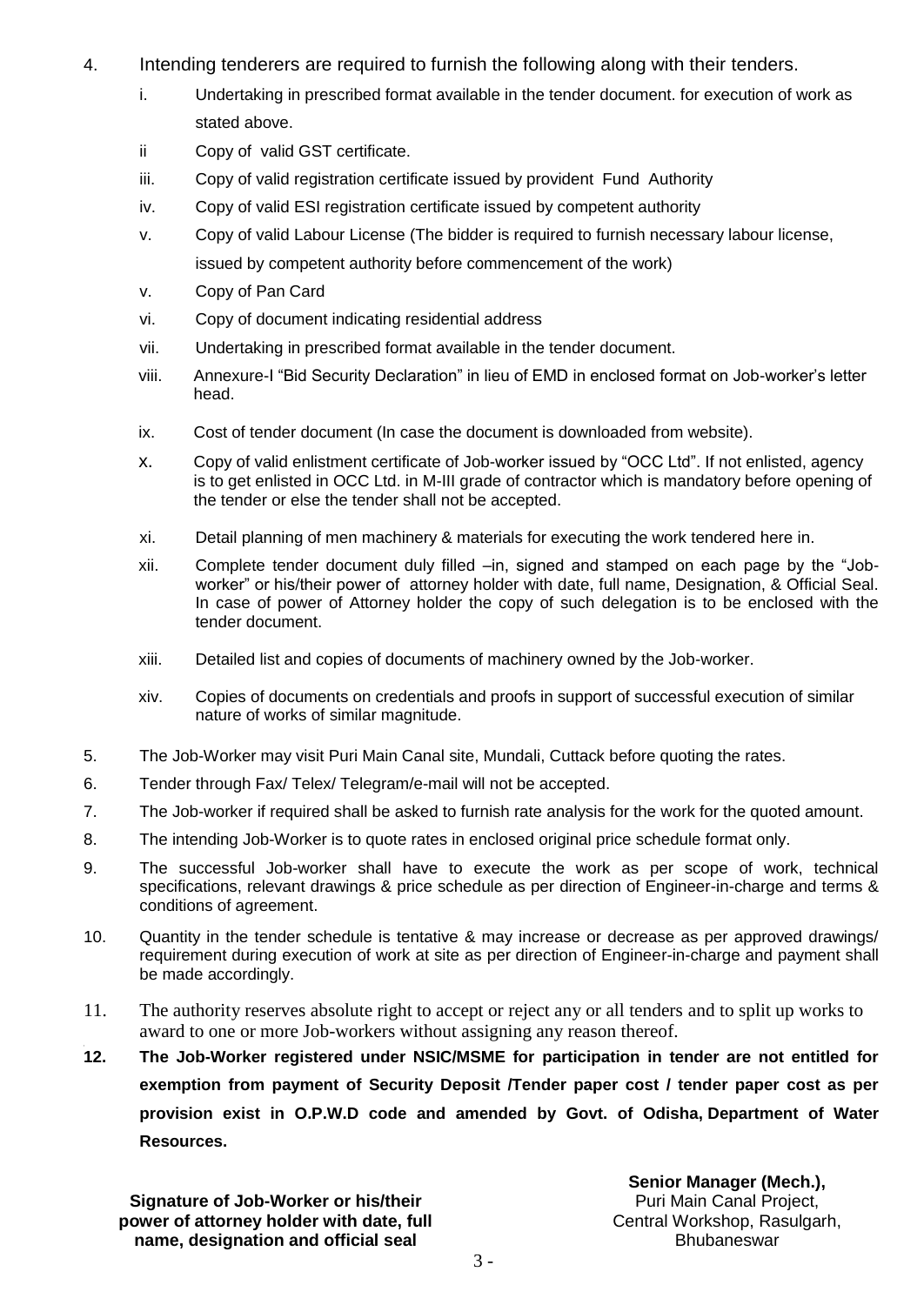- 13. The validity of offer should be for a period of **90** (Ninety) days from the date of opening of tender**.** OCC Ltd. may ask for further extension of validity if required without any price rise.
- 14. Any dispute arising out of this tender or order thereof is to be settled in proper court under the jurisdiction of Odisha High Court at Cuttack or courts under the jurisdiction of Odisha High Court at Bhubaneswar only.

**Signature of Job-Worker or his/their power of attorney holder with date, full name, designation and official seal**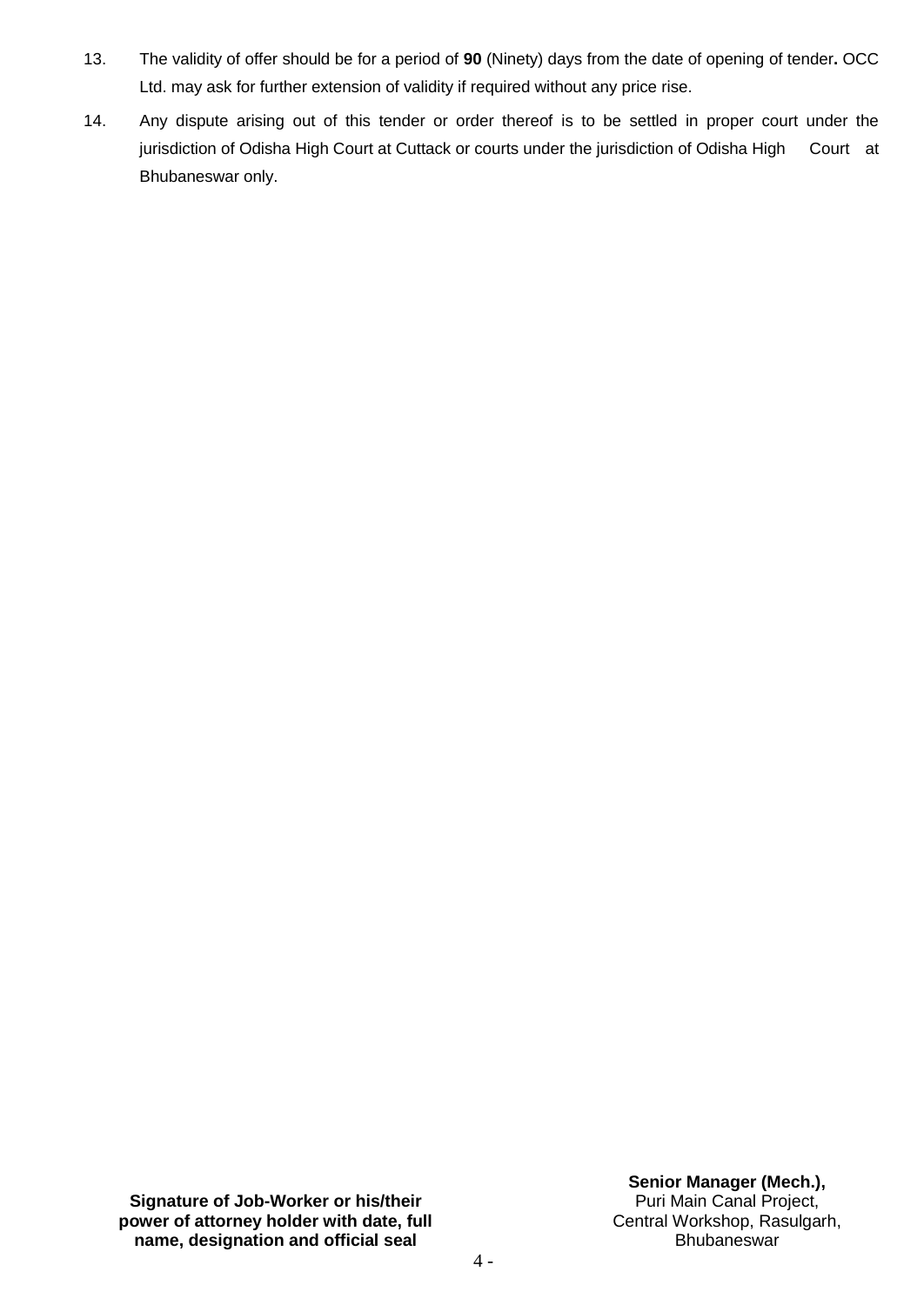## **TENDER PAPER COST AND DOCUMENT DEPOSIT PARTICULARS**

## **DETAILS OF TENDER PAPER COST AND DOCUMENTS SUBMITTED ALONG WITH TENDER**

- 1. Cost of Tender Rs. **7,080** /- (Rupees Seven thousand eighty) only vide Demand Draft No. \_\_\_\_\_\_\_\_\_\_\_\_\_\_\_\_\_in any nationalized bank/scheduled bank \_\_\_\_\_\_\_\_\_\_\_\_\_\_\_\_\_\_\_\_\_\_\_\_\_ Dated by issued by  $Bank,$   $Bank,$   $\qquad \qquad$   $\qquad \qquad$   $\qquad \qquad$   $\qquad \qquad$   $\qquad \qquad$   $\qquad \qquad$   $\qquad \qquad$   $\qquad \qquad$   $\qquad \qquad$   $\qquad \qquad$   $\qquad \qquad$   $\qquad \qquad$   $\qquad \qquad$   $\qquad \qquad$   $\qquad \qquad$   $\qquad \qquad$   $\qquad \qquad$   $\qquad \qquad$   $\qquad \qquad$   $\qquad$   $\qquad \qquad$   $\qquad \qquad$   $\qquad \qquad$   $\qquad \q$
- 2. GST Registration Certificate :
- 3. P.A.N. card :
- 4. Names of relations in O.C.C. Ltd.
- 5. Any other documents.

 Full signature of "Job-Worker" with date and seal.

**Signature of Job-Worker or his/their power of attorney holder with date, full name, designation and official seal**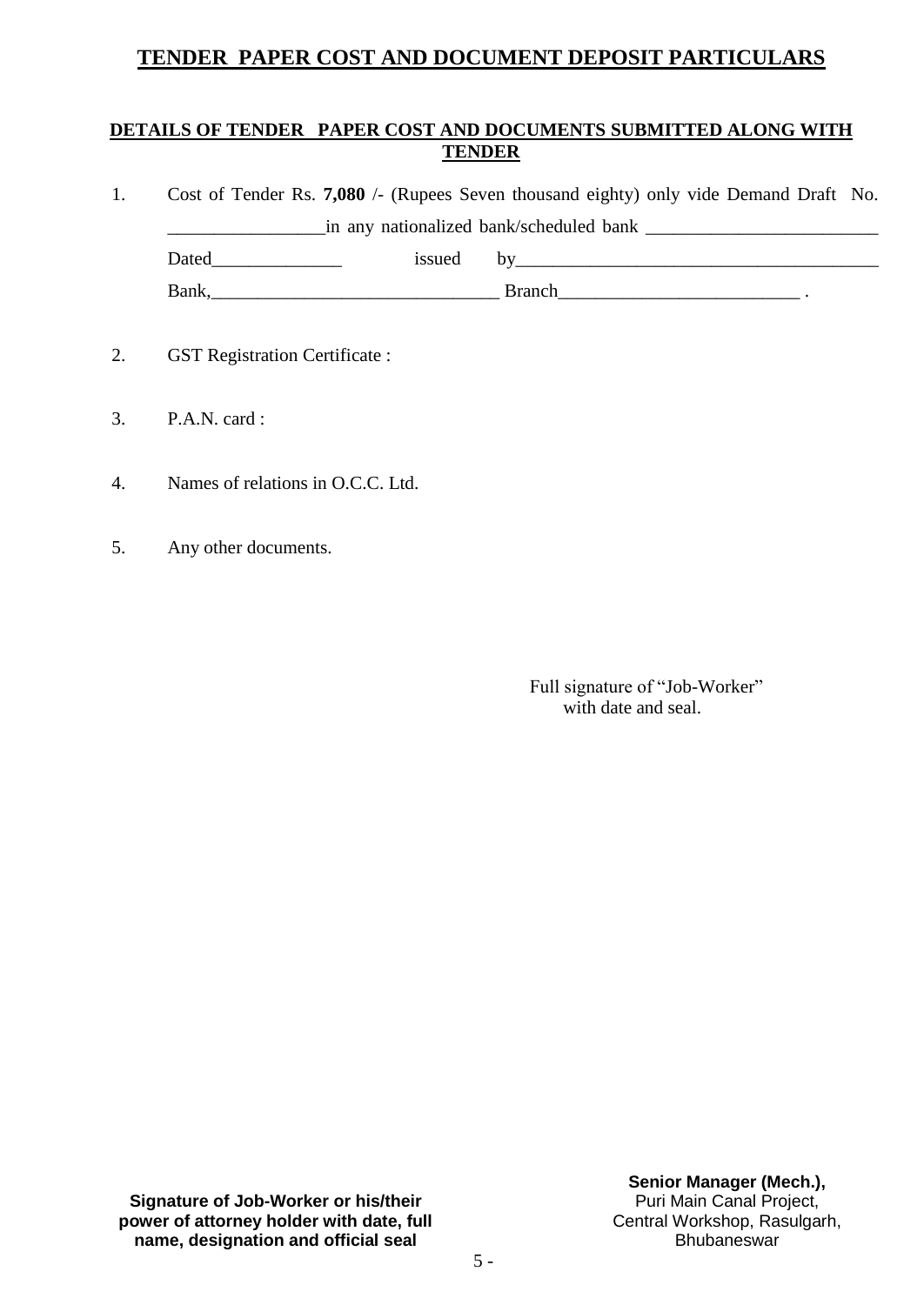#### **ANNEXURE- I**

#### **FORMAT OF BID SECURITY DECLARATION FROM JOB-WORKER IN LIUE OF EMD (On Job-Workers Letter head)**

|     | I/We, the authorized signatory of |  |  |
|-----|-----------------------------------|--|--|
|     |                                   |  |  |
| the |                                   |  |  |
|     |                                   |  |  |
|     |                                   |  |  |

That in the event we withdraw/modify our tender during the period of validity Or I/we fail to execute formal contract agreement within the given timeline Or I/we commit any breach of Tender Conditions/Contract which attracts penal action and I/we will be suspended from being eligible for bidding /award of all future contract(s) of OCCL / Government of Odisha for a period of three years from the date of committing such breach.

> Signature and Seal of Authorised Signatory of Job-Worker

 Name of Authorised Signatory……………………………………………….

**Company** Name…………………………………………

**Signature of Job-Worker or his/their power of attorney holder with date, full name, designation and official seal**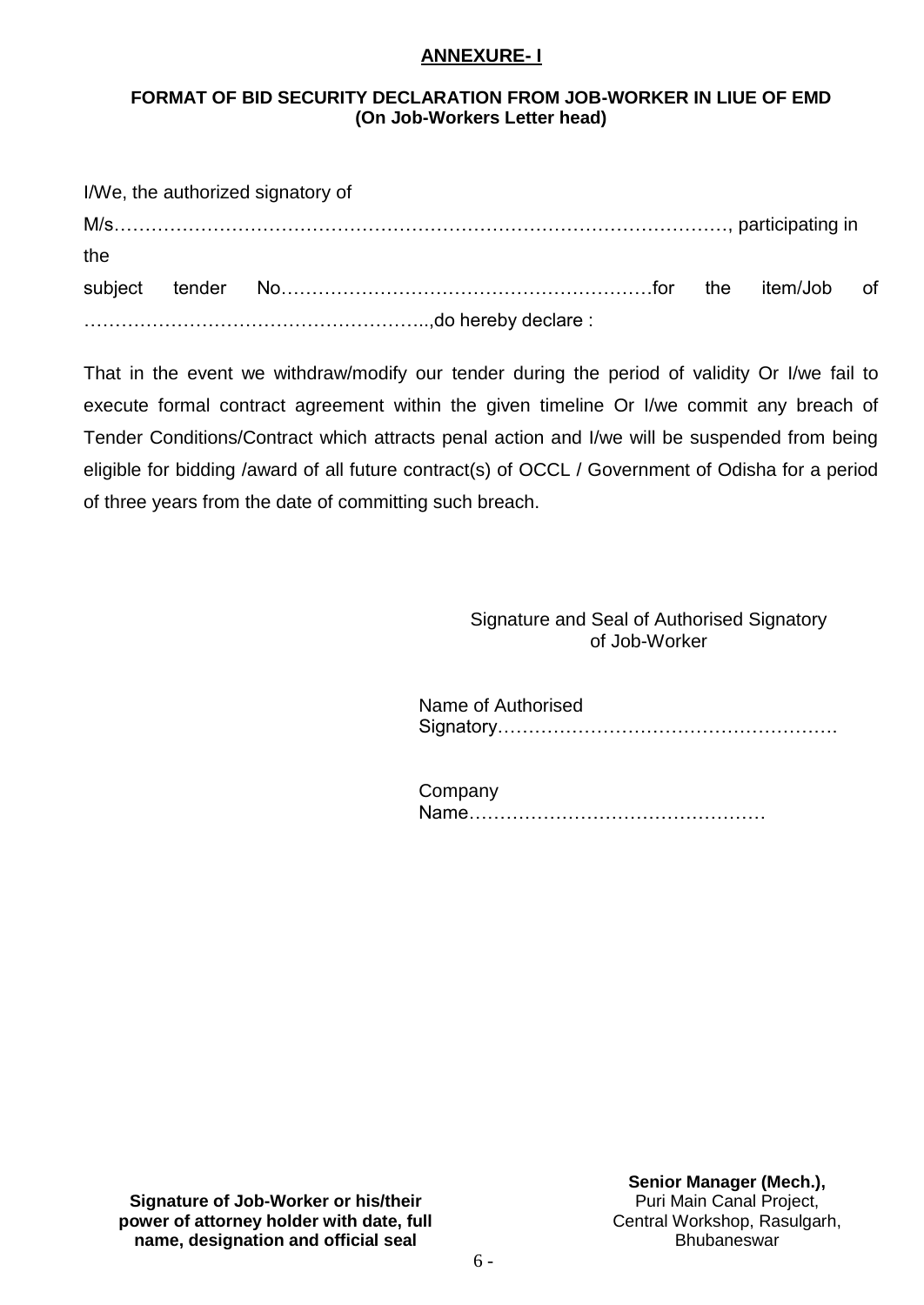## **UNDERTAKING OF JOB-WORKER**

#### I / We Sri

(In case of the firm, the name of the proprietor / head of the firm along with the designation & name of firm should be mentioned)

| S/O: Sri      | , Permanent resident of |        |
|---------------|-------------------------|--------|
| Vill /Street: | $P.O$ :                 | P.S:   |
| Via:          | Dist:                   | State: |
| PIN:          |                         |        |

declare that I/ We have thoroughly gone through the tender document and I/ We know the sites of works. I / We agree to work at rates quoted by me / us or at settled rates and abide by the terms and conditions of the tender document.

> Full signature of *"*Job-worker*"* with date and seal Present address for correspondence

**Signature of Job-Worker or his/their power of attorney holder with date, full name, designation and official seal**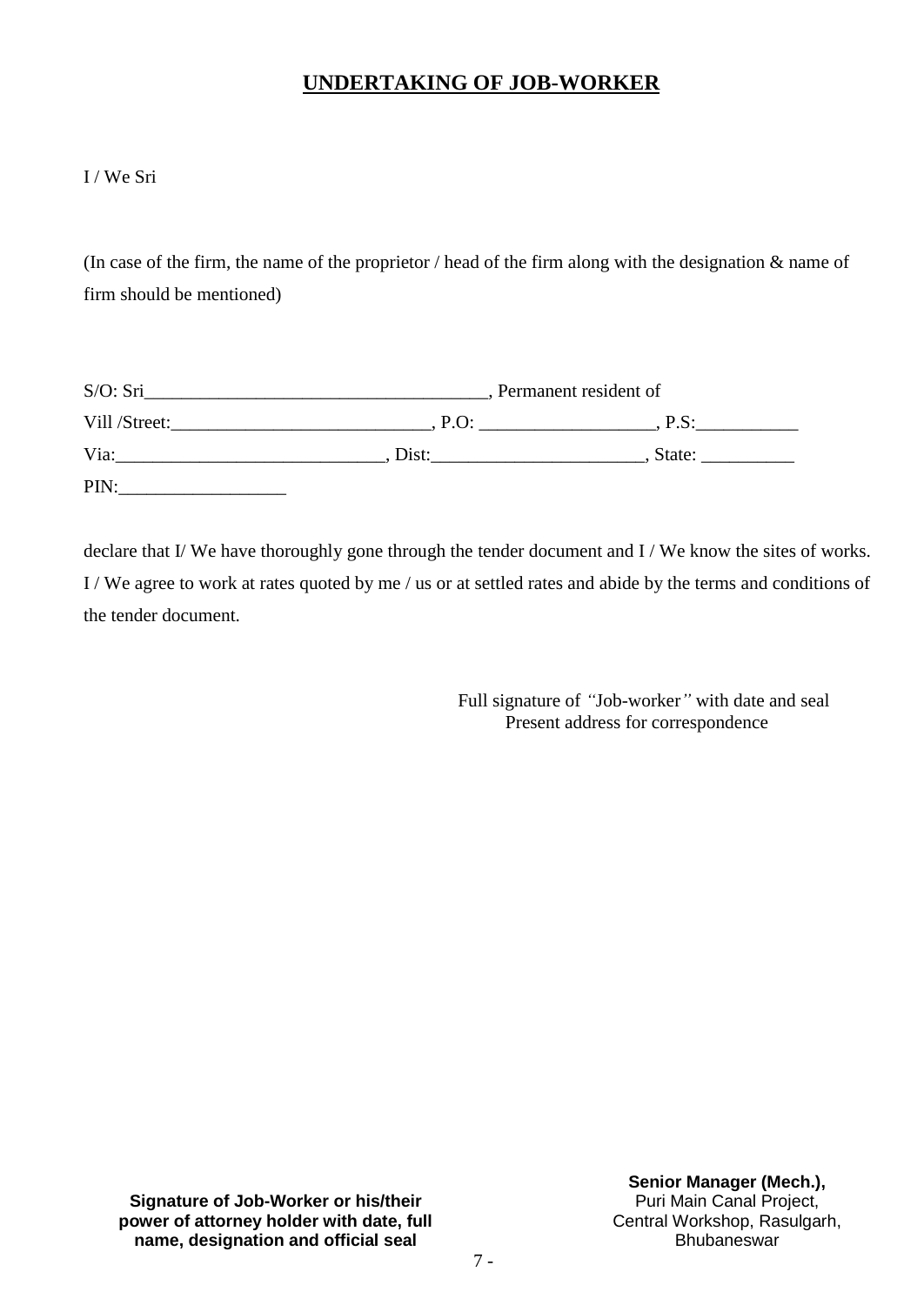# **GENERAL TERMS AND CONDITIONS**

## 1. **DEFINITIONS**

- (i) "CORPORATION" means "ODISHA CONSTRUCTION CORPORATION LTD. ("OCCL" in short)" with registered office at Unit-8, Gopabandhu Nagar, Bhubaneswar – 751012 (Odisha) represented through its Managing Director or any other officer as designated by the "Corporation" from time to time.
- (ii) "**ENGINEER-IN-CHARGE**" means the qualified engineer deployed by the "Corporation" at work site for the work including the Senior Manager (Mech.), Odisha Construction Corporation Ltd., Puri Main Canal Project, Mundali, At -Central Workshop, Rasulgarh, Bhubaneswar - 10 (Odisha) or their authorized person".
- (iii) **"JOB-WORKER**" means the enlisted person / firm / organization having men, machinery, materials etc. to execute the work satisfactorily as per scope indicated herein within stipulated period.
- (iv) "**CLIENT**" means the State Govt. or Central Govt. organization or any individual from whom "OCCL" has received the work for execution.

#### **2. AGREEMENT**

The "Job-Worker" shall enter into an agreement with the "Engineer-in-Charge" in the format on requisite value of stamp paper prescribed for the purpose by the "Corporation" within a stipulated period to be specified by the "Engineer-in-Charge" failing which the work may be awarded in favour of some other agency at the discretion of the "Corporation" and the Job-worker will be suspended from being eligible for bidding/ award of all future contract(s) of OCC Ltd./ Government of Odisha for a period of three years from the date of committing such breach.

## **3**. **RATE**

The rate quoted by the "Job-Worker" is to be indicated in Rupees(`), which shall be valid for the full period of execution or till completion of work whichever is later. No escalation or price variation in whatsoever form shall be entertained. The rates quoted by the "Job-Workers" should be firm for the entire period of execution.

The "Job-Worker" shall quote the rates to complete the works as per specifications inclusive of all labour, consumables, transportation, handling, loading, unloading, shifting, lift, de-lift, taxes, duties, levies, incidental expenses etc. that will be applicable on the work to be executed by him. No claim in this regard in whatsoever form shall be entertained.

## **4. PAYMENT TERMS**

- i) Payment shall be made on unit basis as per bill of quantities mentioned in the price schedule for the work.
- ii) 90(Ninety)% payment shall be made only after the work at site against submission of bills by the "Job-worker" and verification items by the "Engineer-in-Charge" & Balance 10(Ten)% payment shall be made after 60(Sixty) days of commissioning, testing and satisfactory performance of works.
- iii) No advance, no price escalation and no price adjustment shall be paid for the work. The rates shall remain firm through out the agreement period.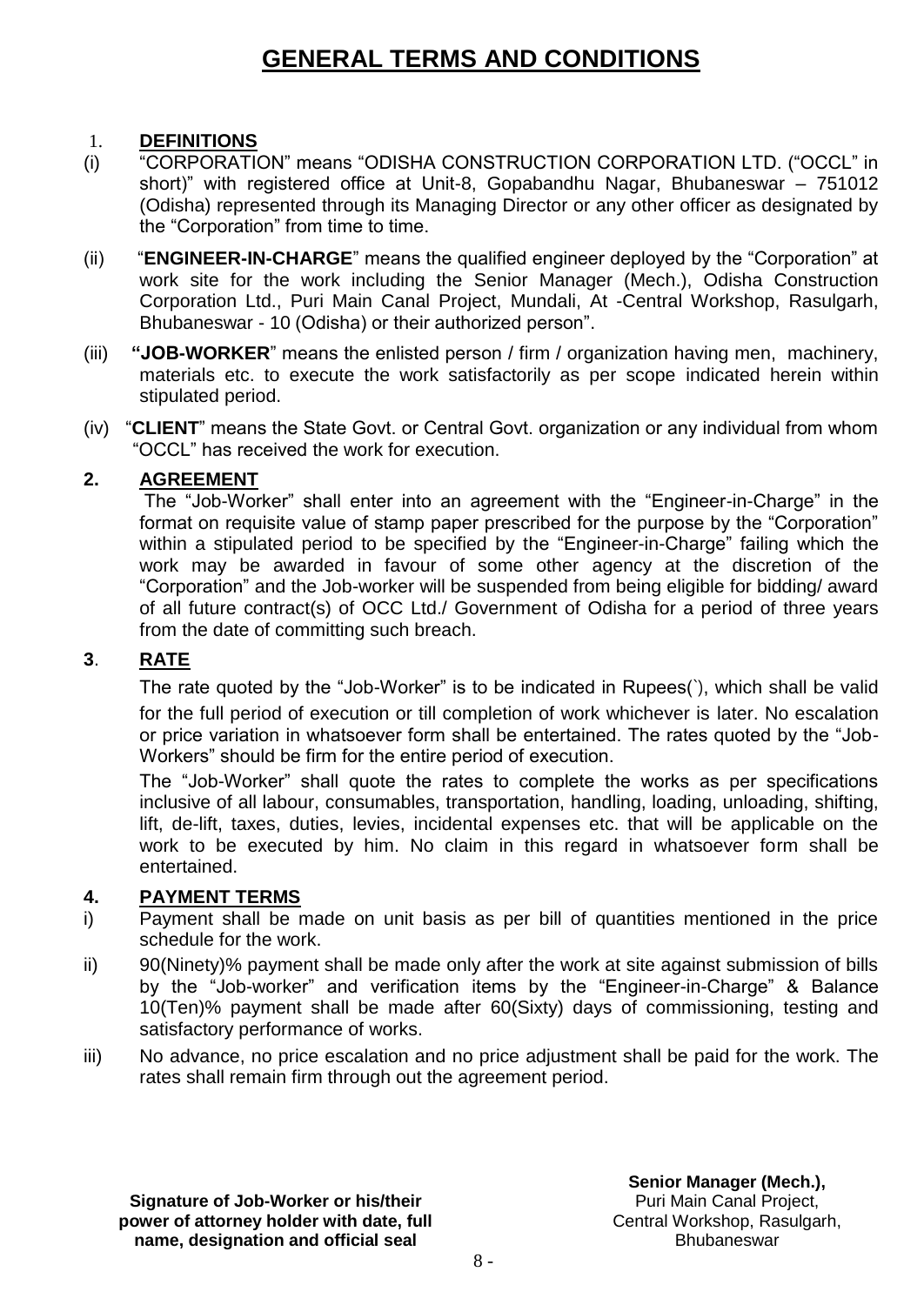- iv) The payment to the "Job-Worker" shall be limited to the measurements taken and accepted by the "Engineer-in-Charge". The "Job-Worker" can not raise any dispute over the measurements allowed by the "Engineer-in-Charge" for the purpose of payment. The payment will be made to the Job-worker either in R/A Bills or Final Bill for those items which are completed as per Schedule.
- v) The job-worker will bear the full cost of rectification or replacement of works required as per direction of "Client" or "Engineer-in-Charge".
- vi) Any penalty levied by "Client" on "OCCL" due to delay in work will be borne by the "Job-Worker" in full, if the "Job-Worker" is responsible for delay.

## **5. PERFORMANCE SECURITY**

The performance Security at the rate of 3(Three) % shall be deducted on the gross amount of each bill of the "Job-Worker". The Performance Security will be released after 6(six) months of completion of the work or settlement of final bill of the "Job-Worker", whichever is later, if no defect in the work is noticed and material account as well as all disputes including compliance of labour rules, ESI rules etc. are settled.

#### **6. PROVIDENT FUND (PF)**

Employees Provident Fund, wherever applicable, shall be payable by the "Job-Worker" as per the Provident Fund Rules in force and shall keep the "Corporation" indemnified for it. He should get the registration number for this from the Regional Provident Fund Commissioner, Odisha. He shall produce the records in support of payment of EPF/FPF dues to the "Engineer-in-Charge" for check and record by the "Engineer-in-Charge".

#### **7. EMPLOYEES STATE INSURANCE SCHEME (ESI)**

The Employees State Insurance Scheme (ESI), wherever applicable, shall be payable by the "Job-Worker" as per the E.S.I. Rules in force and shall keep the "Corporation" indemnified for it. He should get the registration Number for this from the E.S.I. Deptt., Odisha. He shall produce the records in support of payment of ESI dues to the "Engineerin-Charge" for check and record.

## **8. WITH HELD AMOUNT FOR EPF, FPF AND ESI DUES**

2(Two)% shall be deducted and kept withheld from R.A. bills of the "Job-Worker" towards EPF, FPF and ESI dues. If the "Job-Worker" produces clearance in support of deposit of EPF, FPF and ESI dues with the concerned authority within 3(Three) months from the end of each financial year, the above withheld amount shall be released. Otherwise, the "Corporation" shall deposit the same with Provident Fund Authority and ESI Authority. Penalty, if any, shall be recovered from the "Job-Worker".

## **9. INCOME TAX, GST, OTHER TAXES, DUTIES, LEVIES ETC.**

Income tax at the prevailing rate from time to time will be deducted from each bill of the "Job-Worker" and shall be deposited with Income Tax Authorities. However, the "Job-Worker shall bear GST on materials procured by him. GST applicable on purchased items and services rendered there shall be released as per norms. The "Job-Worker" will have to produce tax invoice against each bill for payment. Any other taxes, duties, royalities, levies etc. as applicable from time to time shall also be deducted from bills of the "Job-Worker".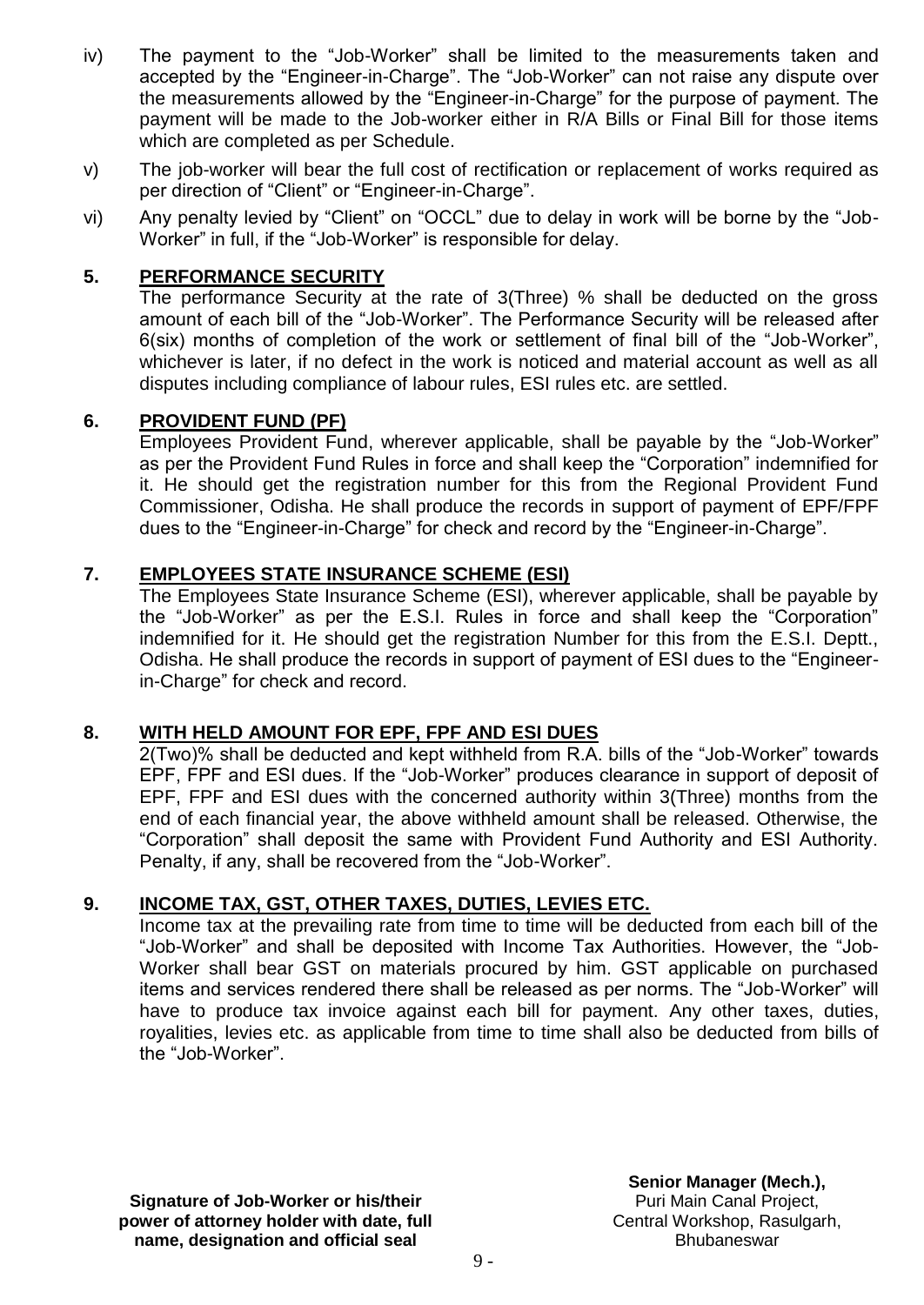## **10. OPTIMUM USE OF MACHINERY, VEHICLES, EQUIPMENTS, TOOLS, TACKLES, CONSUMABLES AND STEEL MATERIALS ETC.**

 The "Job-Worker" shall ensure optimum utilisation of the plants, machinery, equipments, tools, tackles, consumables, steel materials etc.(If supplied to Job-Worker) and shall not create any hindrance for others. The decision of the "Engineer-in-Charge" regarding the optimum requirement shall be final and binding on the "Job-Worker".

## **11. RECORD OF MATERIALS, CONSUMABLES, MACHINERY, EQUIPMENTS, TOOLS, TACKLES ETC.**

The "Job-Worker" shall be responsible for maintaining the data and complete records of issue and consumption of materials and consumables as well as record of plants, machinery, equipments, tools, tackles, cement, steel materials etc. issued to him by the owner and "Corporation". The materials, plants, machinery, equipments, tools, tackles, cement, steel materials etc. shall be issued as per requirement and availability only. Crane, machinery, materials, tools, tackles etc. required at erection site, shall be arranged by Job worker.

The materials supplied by the "Corporation" will be received by the "Job-Worker" from the "Corporation" store on submission of indent by the "Engineer-in-Charge". Transportation of materials to site of work and storage at site are the responsibility of the "Job-Worker".

The "Job-Worker" will keep an accurate record of "Corporation" materials and furnish the consumption statement of such materials. The surplus materials, if any, are to be returned to the "Corporation" store at his cost failing which, the cost of excess materials will be recovered from the dues of the "Job-Worker" @ 5(Five) times the issue rate of "OCCL" or market rate, whichever is higher.

The materials, if and when supplied by the "Job-Worker", shall be of the best and suitable quality as per specifications stipulated in the technical specifications and subject to approval of "Engineer-in-Charge"/"Client", whose decisions, as regards quality of the materials, shall be final.

## **12**. **RETURN OF PLANTS, MACHINERY, EQUIPMENTS, TOOLS, TACKLES, MATERIALS, CONSUMABLES ETC.**

The plants, machinery, equipments, tools, tackles, excess cement, excess steel materials, excess consumables etc. of the "Corporation" are to be returned by the "Job-Worker" in good working condition after completion of the work/termination of the contract by the "Corporation". The "Corporation" may hire plants, machinery, equipments, tools, tackles etc. from the owner as well as outside for use in work. The same are also to be returned by the "Job-Worker" in acceptable good working condition with original fittings after completion of the work/termination of the contract by the "Corporation".

Any damage to/ by the plants, machinery, equipments, tools, tackles etc. during use by the "Job-Worker" shall be booked to the "Job-Worker" for recovery from his bills.

The balance unused/excess cement, steel materials, consumables etc. of the "Corporation", if any, shall be returned by the "Job-Worker" in good condition at specified places as per direction of the "Engineer-in-Charge" failing which the cost at 5(Five) times the market rate shall be deducted from the "Job-Worker".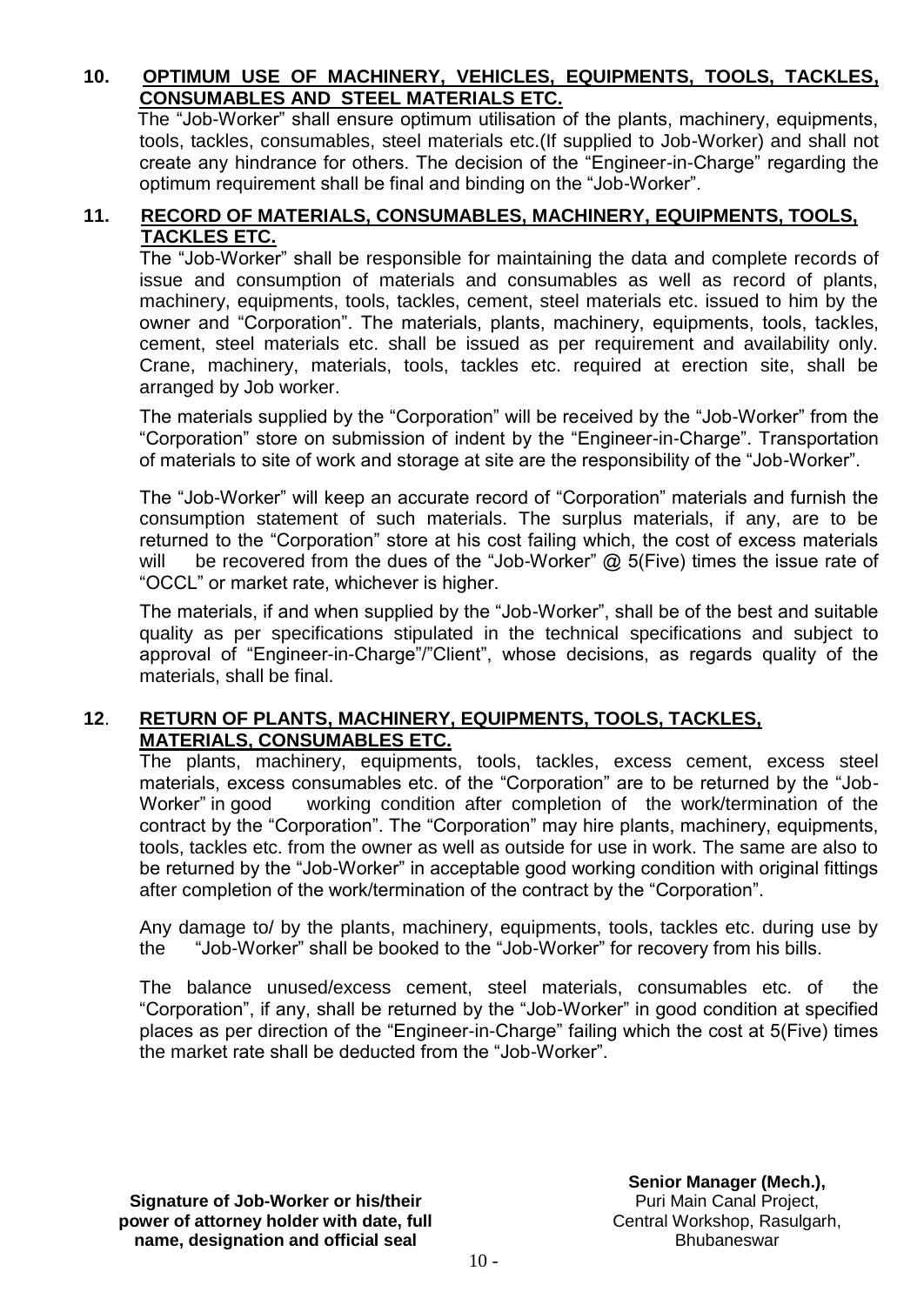## **13. SCRAP STEEL MATERIALS/ CUT PIECE RODS**

The scrap steel materials generated during execution of work out of steel materials issued by "OCCL" shall be the property of the "Corporation". It is the responsibility of the "Job-Worker" to collect and stack them at proper location/locations as per direction of the "Engineer-in-Charge". The "Job-Worker" shall be responsible for return of the same. An unaccounted loss of 0.5% shall be allowed. Balance has to be returned to the "Corporation". In case of non-return of the same, the cost as decided by the "Engineer-in-Charge" shall be recovered from the "Job-Worker".

## **14. ELECTRICITY**

Electricity required for erection of work at site shall be arranged by OCCL. at one point. Electricity, power cables and accessories will be arranged by the "Job-Worker" from the available nearest transformer required for completion of the work at his own cost.

## **15. MEASUREMENT OF WORK**

The quantity of work executed shall be measured and payment made once in a month or on completion of work or on termination of the agreement, when final measurement will be made and account will be adjusted accordingly. The decision of the "Engineer-in-Charge" regarding the rates, progress, measurement and quality of the work shall be final and binding on the "Job-Worker".

## **16. INDIAN STANDARDS, DRAWINGS AND SPECIFICATIONS**

The work shall be carried with due diligence and in a workman like manner in accordance with relevant Bureau of Indian Standard specifications on the basis of latest approved drawings and technical specifications supplied by "Corporation" in absence of which as per the direction of "Engineer-in-Charge".

The technical specifications in the relevant agreement between the "Corporation" & owner and approved drawings & technical specifications issued by the owner & "Corporation" shall be the basis for execution of work under the agreement. In the absence of approved drawings and technical specifications, the direction of the "Engineer-in-Charge" shall be final and binding on the "Job-Worker".

The "Job-Worker" shall make arrangements to take copies of the approved drawings from the office of the "Engineer-in-Charge" for reference during execution of work.

## **17. PAYMENT TO WORKMEN**

The "Job-Worker" should maintain job register and payment rolls of their workmen and get those checked by the "Engineer-in-Charge" or his authorized representative from time to time. The payment to the workers/ supervisory staff shall be made by the "Job-Worker" in the presence of the owner and/or "Engineer-in-Charge" or his authorized representative.

The paid pay roll register shall be signed by the "Engineer-in-Charge" or his authorised representative as a token of disbursement. The copies of paid pay roll shall be submitted to the "Engineer-in-Charge" within a period of 7(Seven) days from the date of payment failing which no further payment to the "Job-Worker" shall be released.

## **18. WORKMEN COMPENSATION**

In case of any loss due to accident arising during/in connection with execution of the contract, the "Job-Worker" will pay compensation to his workmen. The "Job-Worker" will be fully responsible for his workmen as per workmen's compensation act and labour laws in force during entire period of execution of contract. In case, the "Job-Worker" fails to do so, the "Corporation" may pay the same and recover the same from the bills/ dues of the "Job-Worker".

**Signature of Job-Worker or his/their power of attorney holder with date, full name, designation and official seal**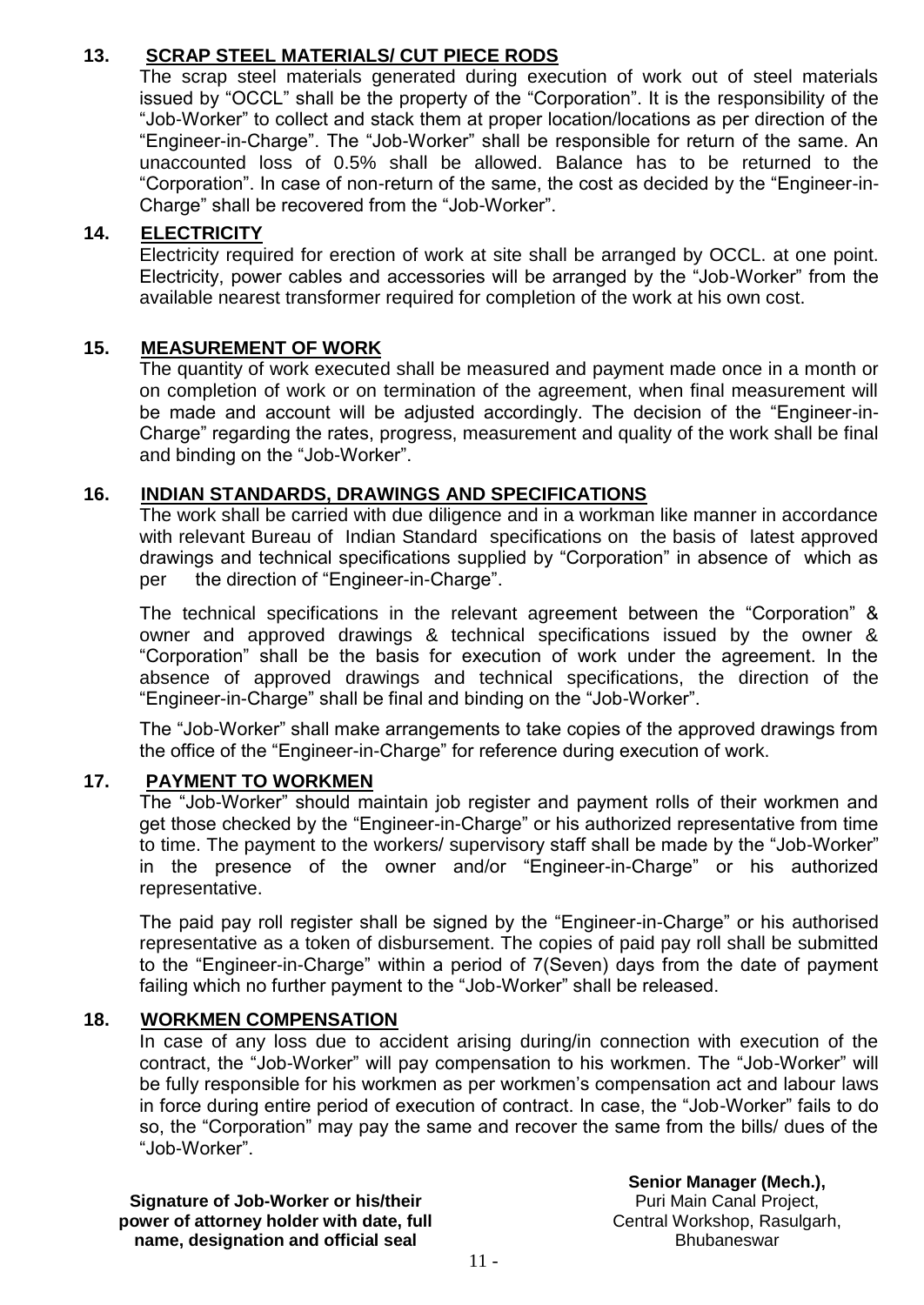## **19. INFORMATION OF WORKMEN**

The "Job-Worker" will make his own arrangements for procurement of labour and shall furnish all information of workmen employed by him like name, father's name, full permanent address, sex and age to the "Engineer-in-Charge" along with the pay.

## **20**. **STATUTORY REQUIREMENTS**

The "Job-Worker" shall comply all statutory requirements applicable at site of work such as minimum wage act, labour act, factory act, workmen's compensation act, provident fund rules, employee's state insurance rules etc. A certificate to this effect shall be enclosed by the "Job-Worker" with each Running Account Bill for payment.

#### **21. MINIMUM AGE OF WORKMEN**

The "Job-Worker" shall not employ any person, who is below the age of 18(Eighteen) years or unfit for the tendered items. The "Engineer-in-Charge" shall have right to decide, whether any labour employed by the "Job-Worker" is below the age of 18(Eighteen) years or unfit and refuse to allow any labour, whom he decides to be below the age of 18 years or unfit for any other reason.

#### **22. LABOUR LICENCE**

The "Job-Worker" has to obtain valid labour licence and maintain all records at his own cost as per the conditions laid down in the labour rules in vogue and amended from time to time.

#### **23. MINIMUM WAGE ACT**

The "Job-Worker" shall pay wages of each labour at the rate not less than the wages as per Minimum Wages Act in force and as may be amended from time to time. The "Engineer-in-Charge" has the right to enquire into and decide on any complaint of the labourers relating to non-payment or less payment of wages to them and his decision will be final and binding on the "Job-Worker".

#### **24. NON-PAYMENT OF DUES OF LABOURERS**

If the "Job-Worker" fails to pay the dues of labourers engaged by him for this work in time, the same shall be paid by the "Engineer-in-Charge" directly to the deserving workers. The expenditure so incurred on account of non-payment or less payment shall be recovered from the bills or any other dues of the "Job-Worker".

## **25. WORKMEN INSURANCE**

The workmen insurance shall be the responsibility of the "Job-Worker". He shall produce the records in support of workmen insurance to the "Engineer-in-Charge" for check and record.

#### **26. HUTMENTS/TEMPORARY ACCOMMODATION**

The "Job-Worker" has to arrange hutments/temporary accommodation for his own labouers/ workmen at the work site at his own cost.

#### **27. IDLE LABOUR**

"OCCL" will not be held responsible for idle labourers of the "Job-Worker" for any reason, whatsoever and no claim on this account will be entertained.

#### **28. WORKING IN SHIFTS**

If necessary, the "Job-Worker" may be asked to work in two(2) or 3(three) shifts. Normally, the work shall be executed in shifts. The "Job-Worker" may, if required, have to engage the workmen on overtime to complete the work in scheduled time. The overtime cost shall be borne by the "Job-Worker".

**Signature of Job-Worker or his/their power of attorney holder with date, full name, designation and official seal**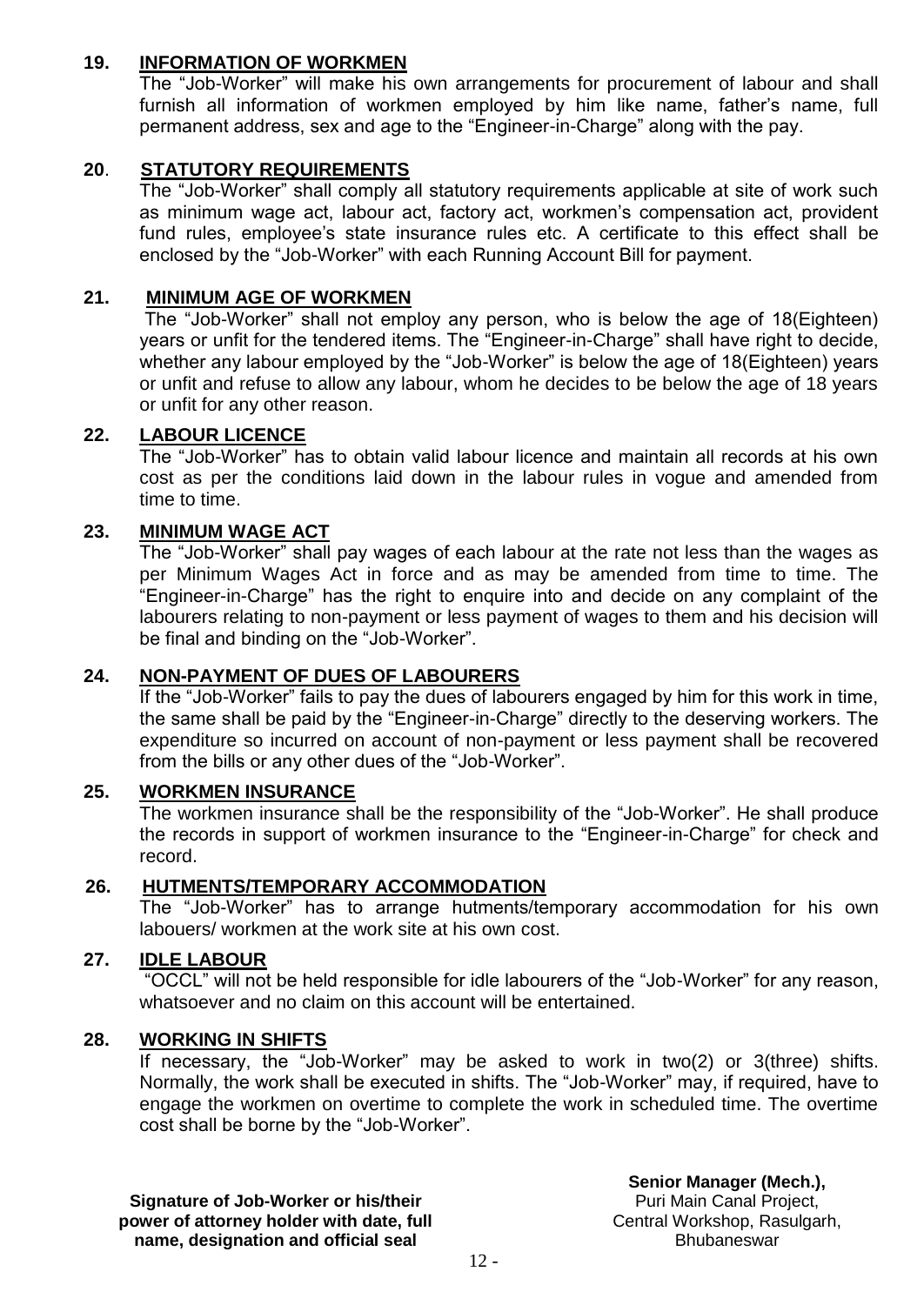## **29. CLAIMS AND LIABILITIES**

All claims/liabilities etc. arising out of Explosives act and labour laws shall be borne by the "Job-Worker" and he shall keep the "Corporation" indemnified against them and also in case of injuries or death of labourer(s) resulting from accidents during the execution of the work. In case the "Corporation" will have to pay for any such claims under Workmen's Compensation Act, the same shall be adjusted from the pending bills/dues of the "Job-Worker" or shall be recovered otherwise as per law from him.

## **30. SAFETY**

The "Job-Worker" should abide by the safety laws and rules of statutory bodies, "Corporation" and owner as per directions of "Engineer-in-Charge" and Safety Officers inspecting from time to time. All safety materials required for the workmen at site will be supplied by the "Job-worker" at his own cost.

## **31. WATCH AND WARD**

The "Job-Worker" shall arrange watch and ward and safety of the site of work, constructed structures, machinery, vehicles, equipments, tools, tackles, consumables, cement, steel materials etc. of the "Corporation" and owner at his own cost. Any loss or damage to the "Corporation" properties at the site of work will be recovered from the "Jobworker". The "Job-worker" must furnish a record of men engaged for watch & ward to the "Engineer-in-Charge" at site for proper supervision.

## **32. AUTHORISED PERSON**

The "Job-Worker" may in writing authorise his power of attorney holder or any other person to draw materials, avail facilities, attend measurements etc. during the course of execution of work. All liabilities created by the authorised person of the "Job-Worker" by way of loss of materials drawn, amenities availed, unpaid wages created etc. shall be considered as the liabilities of the "Job-Worker" and such liabilities shall be made good by the "Job-Worker" or it shall be recovered from the bill/payment due to him.

#### **33. SPLITTING UP WORK**

The authority reserves the right to split up the work amongst various "Job-workers" and increase or decrease the quantity of work mentioned in the tender document without assigning any reason thereof and no claim whatsoever will be entertained on this account. The quantity as per agreement may also increase or decrease as per actuals.

If "Corporation" desires, different agencies can be engaged at a single site of work for which each agency is to Co-operate so that other agency does not face any difficulty in engagement of his machinery, equipments, vehicles etc.

#### **34. BREACH OF CONTRACT**

The performance security is liable to be forfeited in the event of breach of contract and the agreement shall be terminated. The dues of the "Corporation" including due of labourers/workmen and other statutory payable liabilities payable by the "Corporation" as principal employer shall be cleared by the "Job-Worker". The decision of the "Engineer-in-Charge" in this regard shall be final and binding on the "Job-Worker". The amount remaining as outstanding against the "Job-Worker" after adjustment of his dues shall be payable by him to "OCCL". If necessary, legal action may be taken for recovery of the dues of the "Corporation" including labour and statutory dues to be cleared by the "Corporation" as principal employer and "OCCL" reserves the right to recover the payable amount from the "Job-Worker" from works done by his under any other organization or from his properties.

**Signature of Job-Worker or his/their power of attorney holder with date, full name, designation and official seal**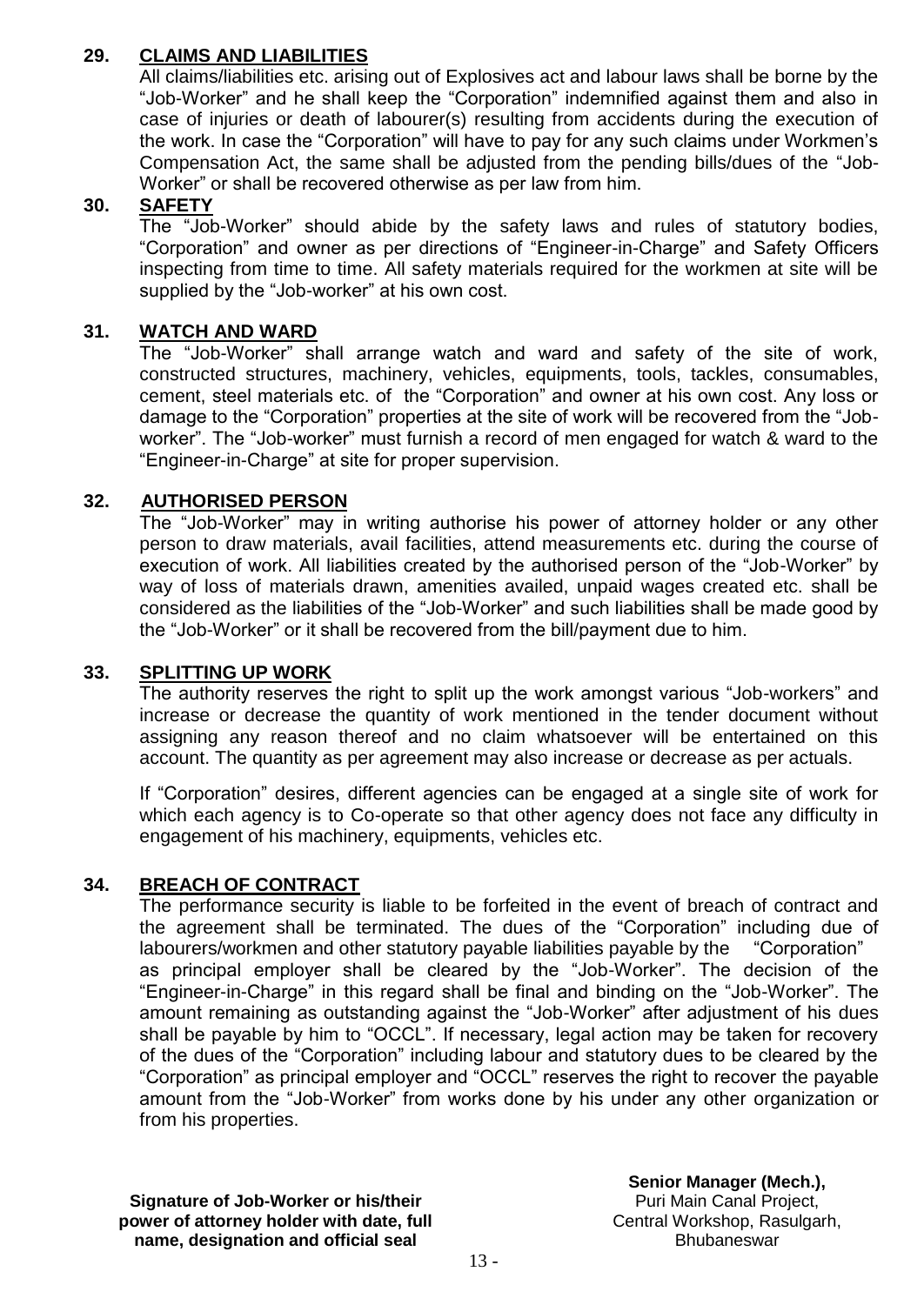## **35. TERMINATION OF CONTRACT**

The "Engineer-in-Charge" may put an end to the agreement at his option at any time due to (a) Bad workmanship (b) Dis-proportionate progress (c) Non-compliance of labour rules or (d) Any other reason. The decision of the "Engineer-in-Charge" is final in this respect and no claim on this account will be entertained. "OCCL" also reserves the right to take exparte measurements, if the "Job-Worker" does not co-operate in taking final measurements after termination of contract.

## **36. RESPONSIBILITY OF JOB-WORKER**

The work shall be completed by the "Job-Worker" in all respect within the stipulated period of completion and the responsibility of the "Job-Worker" shall cease only, when the items are fully accepted by the owner after erection at project site.

## **37. PROGRESS OF WORK AND PENALTY**

The "Job-Worker" will achieve the desired progress as per programme. If the "Jobworker" fails to achieve the contracted quantity every month as per programme, penalty at the following rates shall be imposed.

| SI.   | Failure percentage(%)                  | Penalty percentage(%)                                                       |
|-------|----------------------------------------|-----------------------------------------------------------------------------|
| No.   |                                        |                                                                             |
| (i)   | Less than $10(Ten)\%$                  | 1(One)% of value of defaulted quantity                                      |
| (ii)  | Above10(Ten)% and upto 20(Twenty)%     | 2(Two)% of value of defaulted quantity                                      |
| (iii) | Above 20(Twenty)% and upto 30(Thirty)% | 5(Five)% of value of defaulted quantity                                     |
| (iv)  | Above 30(Thirty)%                      | To be asked to demobilise with penalty                                      |
|       |                                        | equivalent to 10(Ten)% of value of<br>defaulted quantity. The "Engineer-in- |
|       |                                        | Charge" will off-load the work and get the                                  |
|       |                                        | work done through any other agency or of                                    |
|       |                                        | its own at the risk and cost of the "Job-                                   |
|       |                                        | Worker". No claim will be allowed to the                                    |
|       |                                        | "Job-Worker" in this regard.                                                |

#### **38. REJECTION DUE TO BAD WORKMANSHIP**

The rejection due to bad workmanship shall be charged to the "Job-Worker" at a cost of rejected items plus 20(Twenty) %.

## **39. TESTING OF WELDERS AND OTHER SKILLED/SEMI-SKILLED WORKMEN**

The qualification test of welders and other skilled/semi-skilled workmen may be conducted at site by the "Engineer-in-Charge" and only qualified welders and other skilled/semi-skilled workmen shall be deployed for the work. The cost of testing shall be borne by the respective "Job-Worker".

## **40. QUALITY ASSURANCE AND QUALITY CONTROL**

Quality Assurance/Quality Control Plan shall be prepared before commencement of site activities and shall be followed maintaining stage-wise up-to-date record of the work.

## **41. SITE VISIT**

The "Job-Worker", interested to participate in the tender, should visit the site of work and get himself acquainted with site conditions and tendered work before submitting the tender.

**Signature of Job-Worker or his/their power of attorney holder with date, full name, designation and official seal**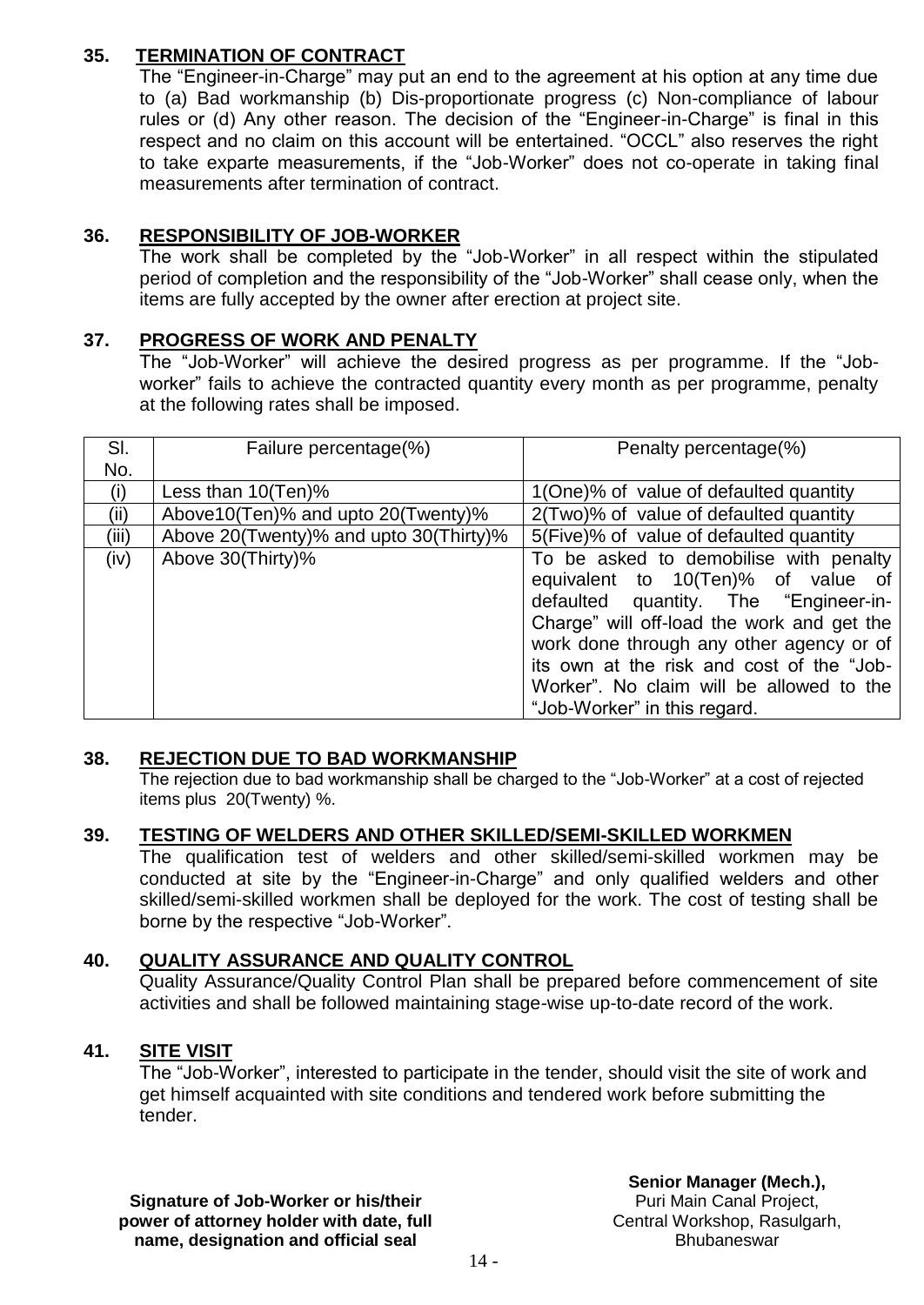## **42. DEVIATION OF PROVISIONS IN AGREEMENT**

The "Job-Worker" will not vary or deviate from the provisions in the agreement without obtaining prior permission in writing from the "Corporation".

## **43. RIGHT OF THE "CORPORATION**"

The "Corporation" reserves the right to cancel a particular Tender call or all Tender calls without assigning any reason thereof. The items can be splitted among two or more Jobworkers at any stage. The offer of any "Job-worker" or all may be cancelled without assigning any reason thereof. The requirement shown in any Tender call notice are only indicative and may vary.

## **44. APPROACH ROAD, HAUL ROAD ETC.**

The approach road, haul road and cofferdam etc. if required, at site of work are to be constructed and maintained by the "Job-worker" at his own cost.

#### **45. SUB-LETTING**

The work under any agreement shall not be assigned or sublet to anybody by the "Job Worker". If the "Job-Worker" shall assign or sublet or attempt to do so, the "Engineer-in-Charge" shall terminate the agreement and shall get the work done through any other agency or of its own at the risk and cost of the "Job-Worker". No claim will be allowed to the "Job-Worker" in this regard. "OCCL" reserves the right to have access also to units of the "Job-Worker" to verify, if works are actually executed by him.

#### **46. EXECUTION OF EXTRA ITEMS AND EXTRA QUANTITIES**

All extra items are to be executed by the "Job-Worker" at mutually agreed rates. All extra quantities are to be executed at agreement rates. If required, the "Job-Worker" has to furnish the working analysis as per actuals to arrive at the extra items rates.

#### **47. FORCE MAJEURE:**

Neither party shall be liable to the other for any loss or damage occasioned by or arisingout of acts of God such as unprecedented flood, volcanic eruption, earthquake or other convulsion of nature and other acts such as but not restricted to invasion, the act of foreign countries, hostilities, or war-like operations before or after declaration of war, rebellion, military or uninterrupted power which prevent performance of the contract and which could not be foreseen or avoided by a prudent person.

#### **48. JURISDICTION**

For all liabilities created under the various contractual obligations/impositions under this agreement, the "Job-Worker" undertakes not to raise any dispute or litigations in connection there with and shall make all endeavors to resolve all disputes amicably through conciliation and in all such cases, the decision of the Managing Director, "OCCL" shall be final and binding on the "Corporation" as well as on the "Job-Worker" failing which all such disputes arising out of the agreement shall be subject to jurisdiction of Hon'ble High Court of Odisha at Cuttack and their sub-ordinate courts at Bhubaneswar only. Both the parties agree by mutual consent that any dispute relating to this agreement is barred from arbitration.

\*\*\*\*\*\*\*\*\*\*\*\*\*\*\*\*\*

**Signature of Job-Worker or his/their power of attorney holder with date, full name, designation and official seal**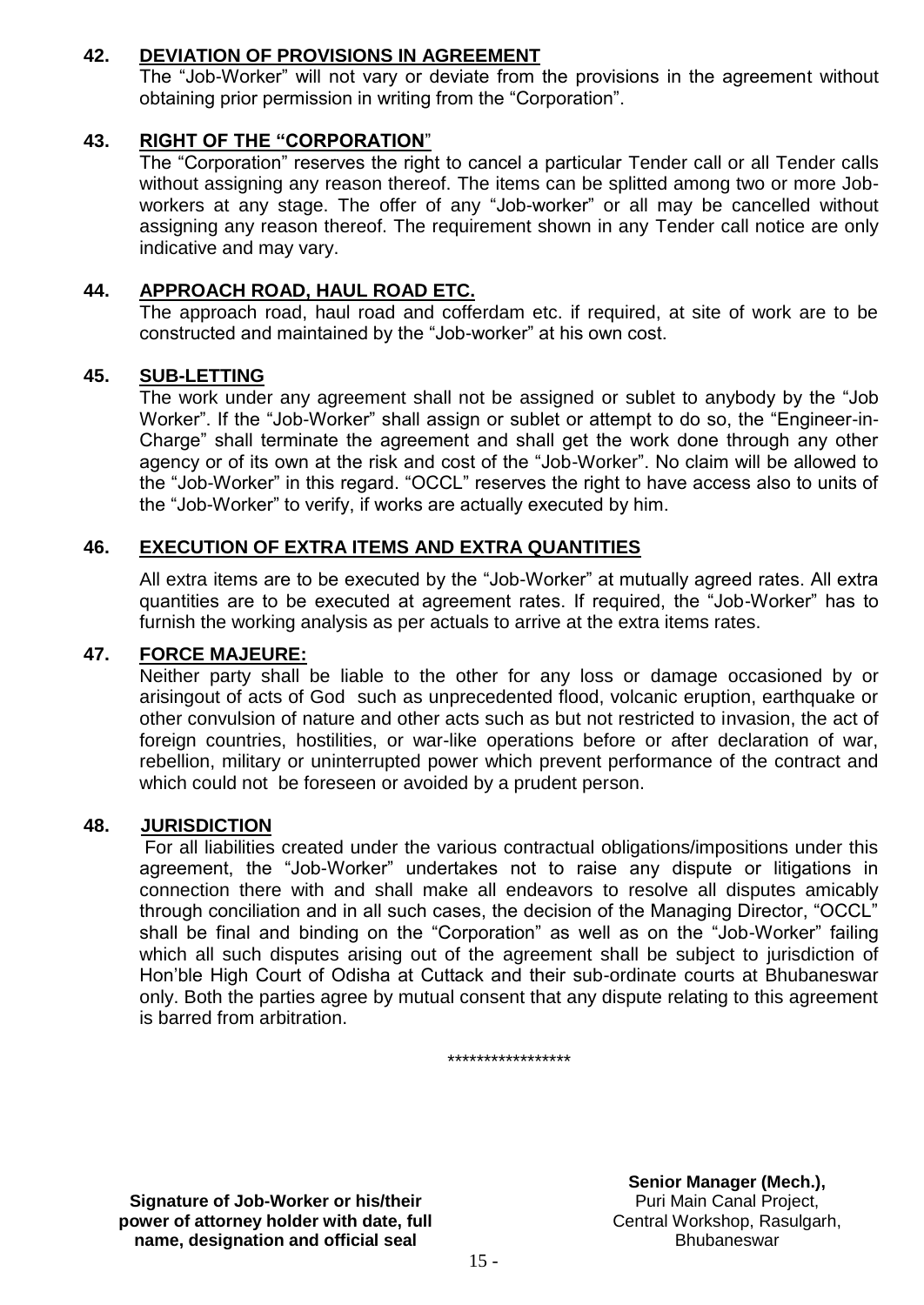# **SCOPE OF WORKS**

Scope of Job-worker and OCCL for the work **"Erection, fixing and alignment of anchor bolts on piers & extra bay for monorail column foundations including drilling holes in concrete, 2nd stage embedded parts, latch arrangement in stoplog groove, monorail columns after rectification & proper strengthening, monorail girders & beams ,monorail crane with its electrification, stoplogs after fitting of rubber seals & bronze pads, testing, trial & commissioning in bay no. – 1,2,3 & 4 ,latching the stoplogs after painting the stoplogs, monorail crane & structure at Puri main canal and construction of coffer dam with sand bags ,chipping old concrete, earth excavation in column foundation pits 2nd stage concrete works ,laying PCC & RCC with reinforcement & shifting work including, cost of all labour ,material, cement, chips, sand, welding & cutting materials ,machinery, tools & tackles ,consumables, tax as royalties, conveyance etc. and cost of hiring a suitable crane as required to complete the work as per drawing, dimension and direction of Engineer-In-Charge in turnkey basis of Puri main canal Project, Mundali, Cuttack".** Shall be as under.

## **1. The scope of OCC L shall be as under**.

- i) OCCL shall supervise the work as per scope of work, technical specifications, approved drawings & as per direction of Engineer-in-charge and terms & conditions of Agreement.
- ii) OCCL shall provide welding electrodes, welding rectifier required at site.
- iii) OCCL shall provide electricity at one point near the site and the Job-worker shall arrange to draw power required at site at his cost to carry out the erection work.
- iv) In case of non-availability of electricity, DG Set with operator and POL will be arranged by OCCL.
- v) OCCL shall supply paint of reputed brand (Like BERGER / ASIAN / SHALIMAR/JOTUN) and good quality conforming to IS: 14177:1994.

## **2. The scope of Job-worker shall be as follows**:

- i) The Job-worker shall provide all required technical / non-technical / skilled / semiskilled / unskilled workmen and one helper to the crane as per requirement at his own cost for execution of the erection work.
- ii) The Job-worker will provide suitable capacity "Tyre Mounted Crane" with operator & POL for the erection work.
- iii) The Job-worker shall provide all the painting accessories. The application of paint shall be as per IS code i.e. IS: 14177:1994.
- iv) All welding accessories, grinding wheels, Industrial gases etc. shall be provided by the Job-worker.
- v) The Job-worker shall provide all tools & tackles like Chain pulley, W.R / M.R pulley, Lifting Jack, Turn Buckles, D-shackle, Crowbar, Measuring tapes etc. consumables, industrial gas, cutting set and others, required materials at his own cost for execution of the erection work.
- vi) The Job-worker shall provide all required machineries like angle grinder, concrete mixture machine, concrete vibrator & measuring Doku etc. at his own cost execution of the erection work.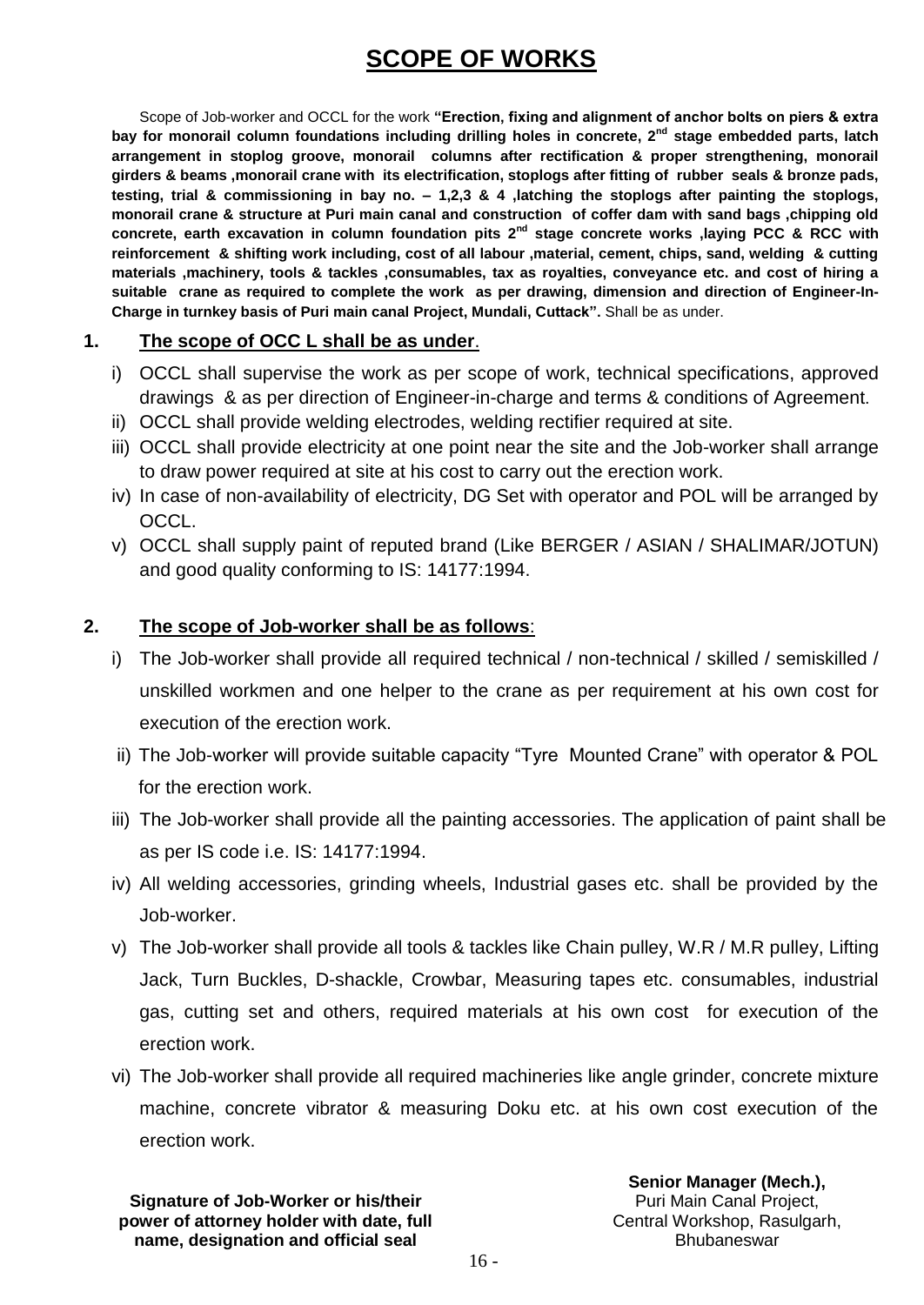- vii) Loading/Unloading and shifting of fabricated materials, Jobs etc. as transported and required for execution of the work at work site will be borne by the Job-Worker at his own cost.
- viii)The Job-Worker shall provide all required size, specification of Black Hard Granite Chips, sand and cement of approved brand for execution of  $2<sup>nd</sup>$  stage concrete at his own cost. The above concrete materials will be verified by the Engineer-In-Charge for quality and quantity of design mix before concreting work.
- ix) The Job-Worker is responsible for deposit of all the royalties as per Govt. rule at his own cost.
- x) The Job-Worker shall provide water pump, delivery pipe etc. required for proper curing of 2<sup>nd</sup> stage concrete.
- xi) The concrete area will be cleaned properly by chipping and removing concrete debris from the gate grooves following with air jet cleaning by the Job-Worker at his own cost.
- xii) The Job-Worker will execute the concrete cutting work in the grooves, If found any difference in drawing measurement.
- xiii)The Job-Worker will execute fixing of required Dowel bars in fixing of embedded parts where ever required with free labour charges.
- xiv) The Job-Worker will assist for quality control testing during  $2<sup>nd</sup>$  stage concrete including cost of materials & labour at his own cost.
- xv) The Job-worker shall provide all scaffoldings materials, Rigid Smooth Centering & Shuttering with materials and ensure fitting the same wherever required at his own cost.
- xvi) The Job-worker shall provide and ensure all safety by providing required safety materials to the working crew during execution of the work at site at his own cost.
- xvii) The Job-worker shall arrange all the amenities like water, rest shed/ hutments etc. for the workmen at his own cost.

Decision of the Engineer-in-Charge regarding scope of work of the Job-worker shall be final and bindings on him. The Job-worker shall execute the items in the bill of quantities as per direction of Engineer-in-Charge or his authorized representative.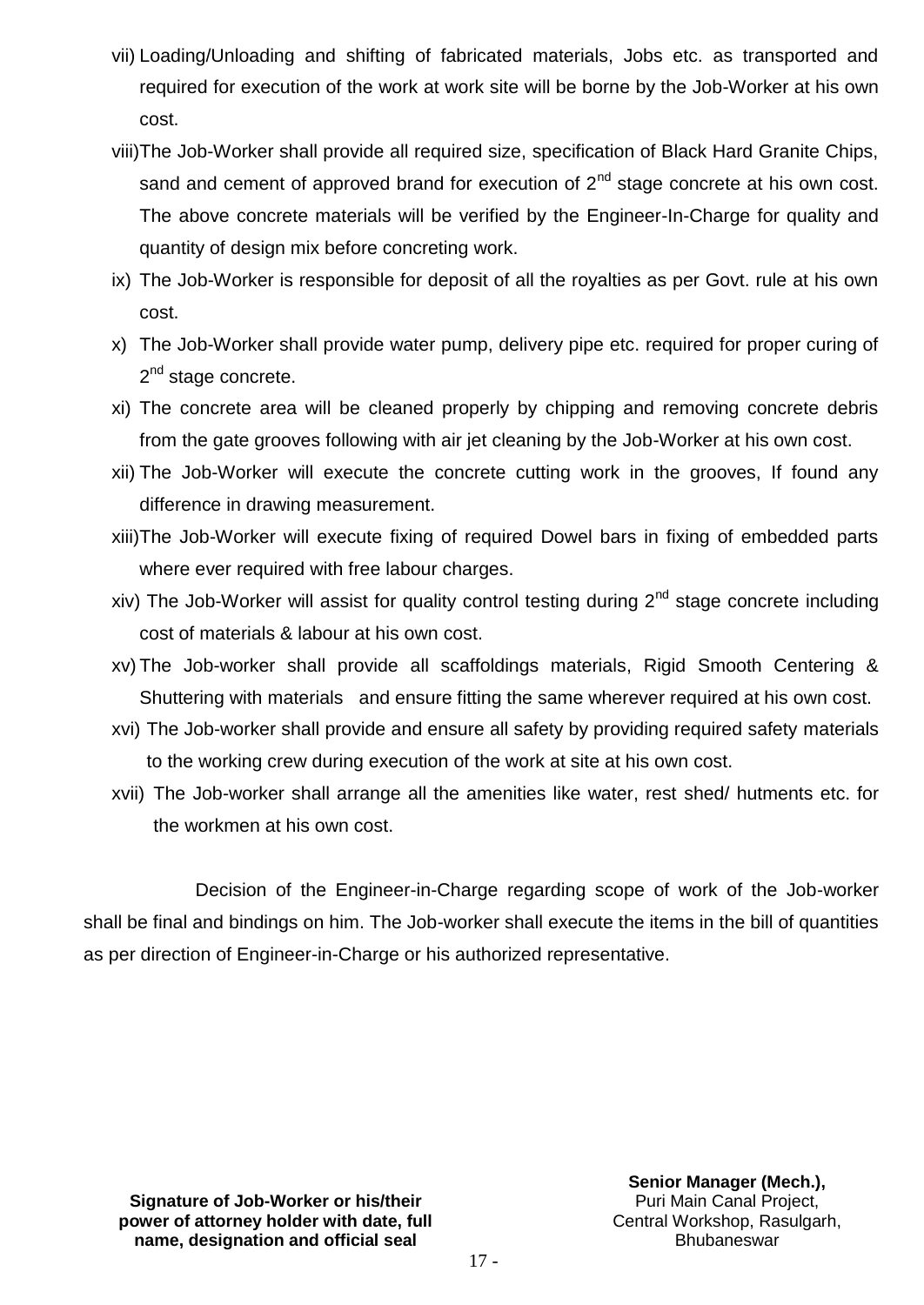# **OFFICE OF THE SENIOR MANAGER (MECH.) To be furnished in original ODISHA CONSTRUCTION CORPORATION LTD. (A GOVT. OF ODISHA UNDERTAKING) MAHANADI & BIRUPA BARRAGE GATE WORKS PROJECT,**

**CENTRAL WORKSHOP, RASULGARGH, BHUBANESWAR.**

**Tender Call Notice No.** OCC / MBBP / 08 / 2021-22 Dated. 18.12.2021

#### **BILL OF QUANTITY AND PRICE SCHEDULE**

**Price schedule for the work: "Erection, fixing and alignment of anchor bolts on piers & extra bay for monorail column foundations including drilling holes in concrete, 2nd stage embedded parts, latch arrangement in stoplog groove, monorail columns after rectification & proper strengthening, monorail girders & beams, monorail crane with its electrification, stoplogs after fitting of rubber seals & bronze pads, testing, trial & commissioning in bay no. – 1,2,3 & 4, latching the stoplogs after painting the stoplogs, monorail crane & structure at Puri main canal And construction of coffer dam with sand bags, chipping old concrete, earth excavation in column foundation pits 2nd stage concrete works ,laying PCC & RCC with reinforcement & shifting work including, cost of all labour ,material, cement, chips, sand, welding & cutting materials ,machinery, tools & tackles ,consumables, tax as royalties, conveyance etc. and cost of hiring a suitable crane as required to complete the work as per drawing, dimension and direction of Engineer-In-Charge in turnkey basis of Puri main canal Project, Mundali, cuttack".**

| SI.<br>No. | <b>Description of work</b>                                                                                                                                                                                                                                                                                                                                                                                                                                                                                                               | <b>Unit</b> | Qnty. |                       | Rate per unit |                                                       | Total amount for full quantity |          |
|------------|------------------------------------------------------------------------------------------------------------------------------------------------------------------------------------------------------------------------------------------------------------------------------------------------------------------------------------------------------------------------------------------------------------------------------------------------------------------------------------------------------------------------------------------|-------------|-------|-----------------------|---------------|-------------------------------------------------------|--------------------------------|----------|
|            |                                                                                                                                                                                                                                                                                                                                                                                                                                                                                                                                          |             |       | In figure<br>in (Rs.) | In words      | GST as<br>applicable in<br>. %<br>ጼ<br>Amount in (Rs) | In figure<br>in $(Rs)$         | In words |
| А.         | <b>MECHANICAL WORKS:</b>                                                                                                                                                                                                                                                                                                                                                                                                                                                                                                                 |             |       |                       |               |                                                       |                                |          |
| 1.         | Drilling holes size $\Phi$ 40 $\times$ 430 mm depth in the hard<br>concrete /stone available in embankment for inserting<br>Φ 32 size anchor bolts of Monorail columns & chemical<br>grouting in Puri Main Canal Stoplog foundation pits<br>including cost of all labour, machinery, tools & tackles,<br>POL etc. as required to complete the work as per<br>drawing & direction of Engineer - In - Charge.                                                                                                                              | No.         | 64    |                       |               |                                                       |                                |          |
| 2.         | Fixing of $\Phi$ 32 x 1600 mm Anchor bolts in the Upstream<br>Monorail column (04 nos.) and Upstream- Downstream<br>Monorail Column (02 nos.) foundations as per drawing<br>dimension by using templates and alignment, arresting<br>with dowel rod in Puri main canal, Stoplog foundation<br>pits & Extra bay foundation pits including cost of all<br>labour, tools & tackles, Industrial Gas, Machinery, gas<br>cutting arrangement etc. as required to complete the<br>work as per drawing & direction of Engineer - In -<br>Charge. | No.         | 100   |                       |               |                                                       |                                |          |

**Signature of Job-Worker or his/their power of attorney holder with date, full name, designation and official seal**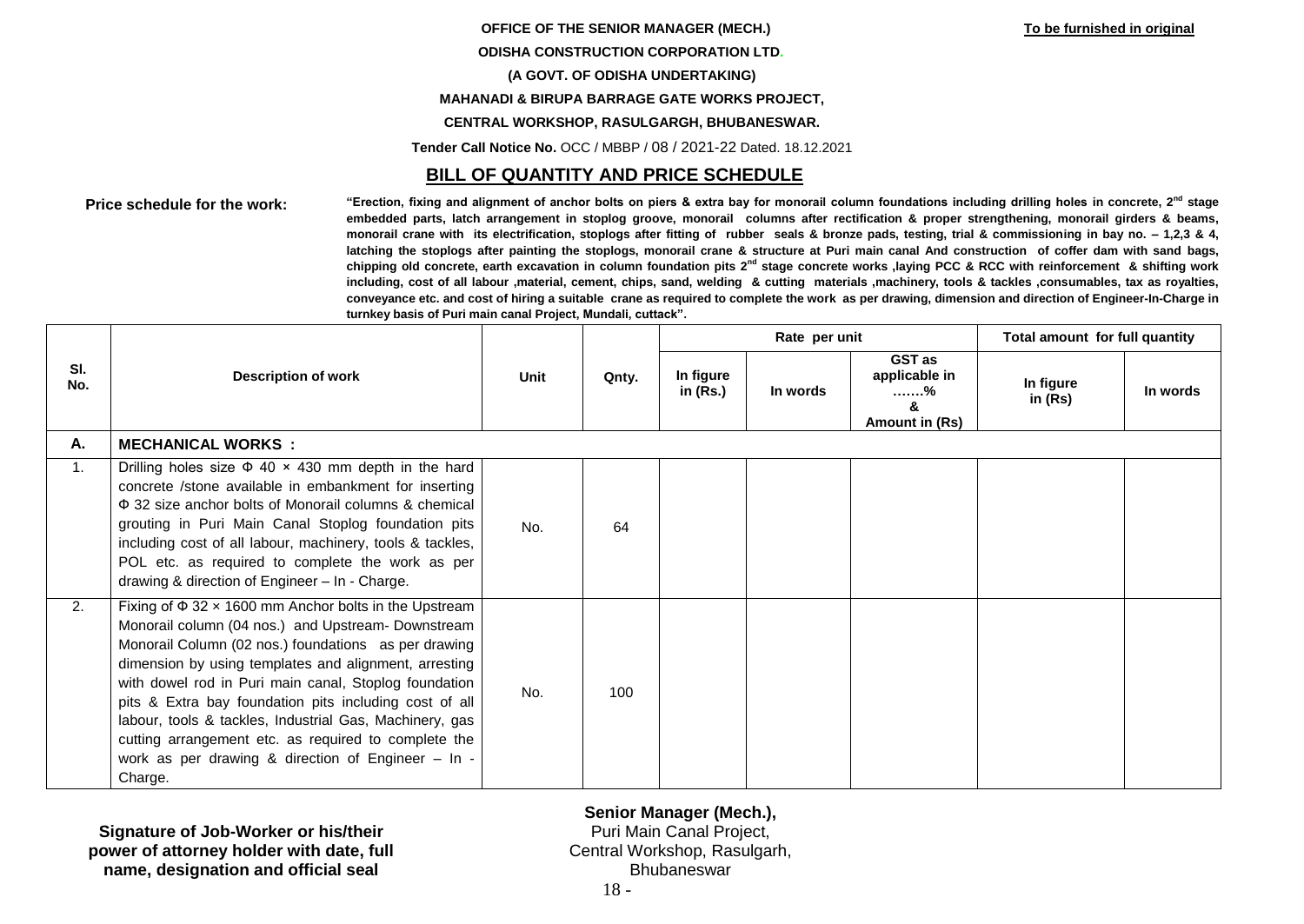|            |                                                                                                                                                                                                                                                                                                                                                                                                                                                                                                                                                                                             |           | Qnty.  |                         | Rate per unit |                                                     | Total amount for full quantity |          |
|------------|---------------------------------------------------------------------------------------------------------------------------------------------------------------------------------------------------------------------------------------------------------------------------------------------------------------------------------------------------------------------------------------------------------------------------------------------------------------------------------------------------------------------------------------------------------------------------------------------|-----------|--------|-------------------------|---------------|-----------------------------------------------------|--------------------------------|----------|
| SI.<br>No. | <b>Description of work</b>                                                                                                                                                                                                                                                                                                                                                                                                                                                                                                                                                                  | Unit      |        | In figure<br>in $(Rs.)$ | In words      | GST as<br>applicable in<br>%<br>&<br>Amount in (Rs) | In figure<br>in $(Rs)$         | In words |
| 3.         | Erection, fixing, alignment of $2^{nd}$ stage embedded parts<br>Track & guide assembly (L & R), Top seal beam set in<br>bay no. 2,3 & 4, latch arrangements $(L & R)$ in bay no.<br>1,2,3 & 4 of Puri Main Canal Stoplog grooves including<br>cost of all labour, tools & tackles, Industrial Gas,<br>Machinery, suitable Crane, gas cutting arrangement<br>etc. as required to complete the work as per drawing<br>& direction of Engineer - In - Charge.                                                                                                                                  | <b>MT</b> | 10.500 |                         |               |                                                     |                                |          |
| 4.         | Rectification, Strengthening by shifting &<br>welding<br>additional M.S Materials in the existing columns laying<br>in Mundali site (10 Nos.) and alignment of existing<br>erected Upstream Monorail column - (03 nos.),<br>Downstream Monorail Colum - (01 no.) & Top Seal<br>Beam - (01 no.) in Puri Main Canal Stoplog including<br>cost of all labour, tools & tackles, Industrial Gas,<br>Machinery, suitable Crane, gas cutting arrangement<br>etc. as required to complete the work as per drawing<br>& direction of Engineer - In - Charge.                                         | No.       | 15     |                         |               |                                                     |                                |          |
| 5.         | Erection, fixing, alignment of Upstream Monorail column<br>(04 nos.), Upstream & Downstream monorail column<br>(02 nos.) & Downstream monorail column (04<br>nos.), Upstream & Downstream monorail girders, cross<br>girders, monorail beams and walkway to operate<br>monorail crane in Puri Main Canal Stoplog & Extra bay<br>and trial testing & commissioning including cost of all<br>labour, tools & tackles, Industrial Gas, Machinery,<br>Suitable Crane, gas cutting arrangement etc. as<br>required to complete the work as per drawing &<br>direction of Engineer - In - Charge. | МT        | 93.000 |                         |               |                                                     |                                |          |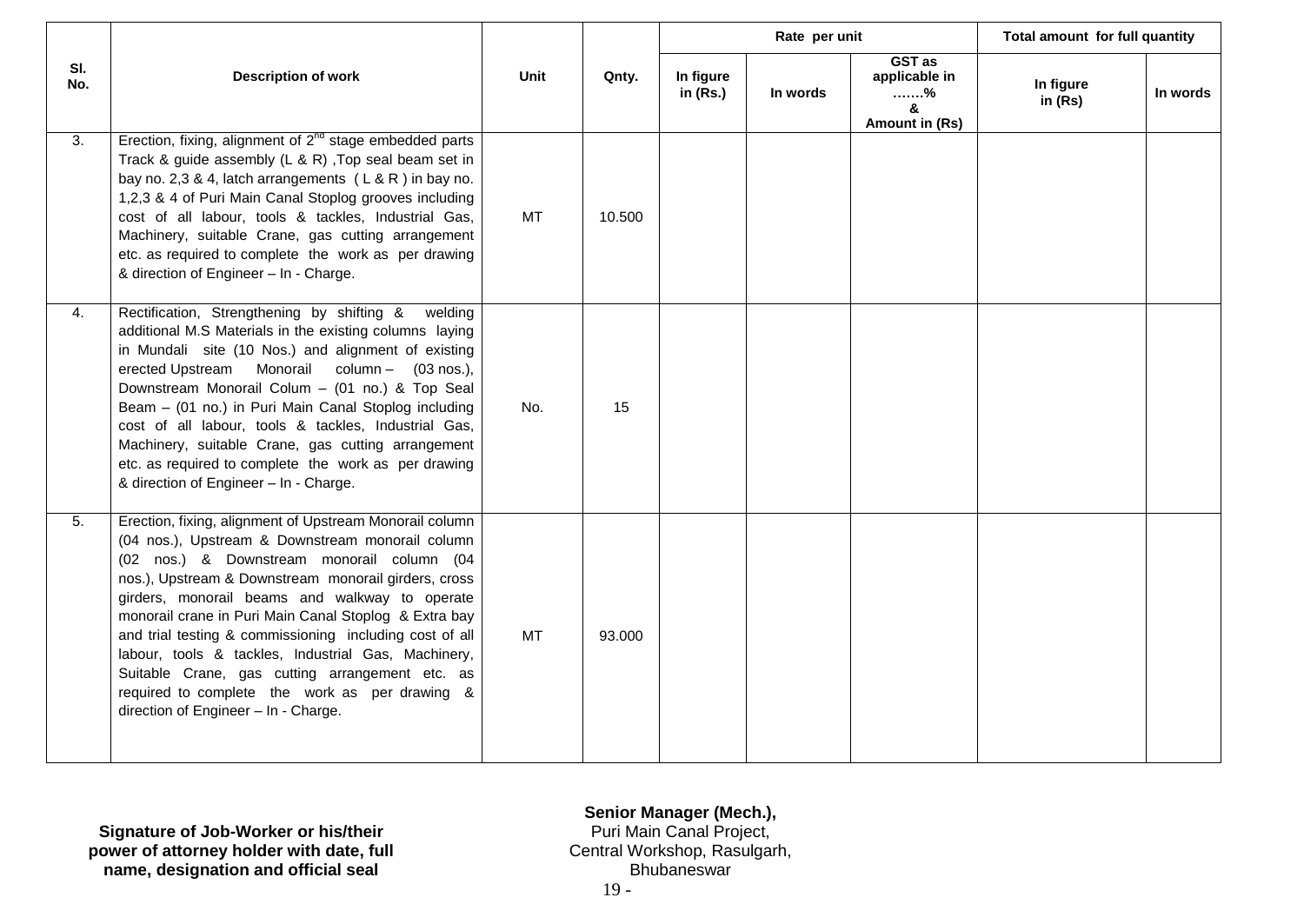|            |                                                                                                                                                                                                                                                                                                                                                                                                                                                                                                                                                                                                                                                                                                                                                                                                                                                                                      |             |              | Rate per unit           |          |                                                     | Total amount for full quantity |          |
|------------|--------------------------------------------------------------------------------------------------------------------------------------------------------------------------------------------------------------------------------------------------------------------------------------------------------------------------------------------------------------------------------------------------------------------------------------------------------------------------------------------------------------------------------------------------------------------------------------------------------------------------------------------------------------------------------------------------------------------------------------------------------------------------------------------------------------------------------------------------------------------------------------|-------------|--------------|-------------------------|----------|-----------------------------------------------------|--------------------------------|----------|
| SI.<br>No. | <b>Description of work</b>                                                                                                                                                                                                                                                                                                                                                                                                                                                                                                                                                                                                                                                                                                                                                                                                                                                           | <b>Unit</b> | Qnty.        | In figure<br>in $(Rs.)$ | In words | GST as<br>applicable in<br>%<br>&<br>Amount in (Rs) | In figure<br>in $(Rs)$         | In words |
| 6.         | Erection of monorail crane, its complete electrification<br>including main power supply available from control<br>room, trial, testing & commissioning etc in load<br>condition including cost of all labour, tools & tackles,<br>Industrial Gas, Machinery, Suitable crane, gas cutting<br>arrangement etc. as required to complete the work as<br>per drawing & direction of Engineer - In - Charge.                                                                                                                                                                                                                                                                                                                                                                                                                                                                               | Set         | $\mathbf{1}$ |                         |          |                                                     |                                |          |
| 7.         | Erection, Fixing, Fitting and alignment of rubber seals,<br>bronze pads in stop logs (04 nos.) & shifting & erection<br>of Stoplogs in grooves, trial, testing & commissioning &<br>positioning in latch properly including cost of all labour,<br>tools & tackles, Industrial Gas, Machinery, Suitable<br>Crane, gas cutting arrangement etc. as required to<br>complete the work as per drawing & direction of<br>Engineer - In - Charge.                                                                                                                                                                                                                                                                                                                                                                                                                                          | MT          | 28.000       |                         |          |                                                     |                                |          |
| 8. (i).    | Painting of Stoplog - 4 Nos.:<br>Painting of gates after surface preparation by blast<br>cleaning process, performed with sand as per<br>requirements and class 'A' of IS: 14177:1994. After<br>blast cleaning, the surface should be cleaned from<br>loose dust and debris preferably by air blast with help of<br>blower. Over the prepared surfaces two coats of zinc<br>rich primer should be applied to give a total dry film<br>thickness of 70 $\pm$ 5 microns followed by two coats of<br>solvent less coal tar epoxy paint applied at an interval<br>of 24 hours. Each coat should give a minimum dry film<br>thickness of 150±5 microns. The total dry film thickness<br>of all the coats including primer coating should not less<br>than 350 ±5 microns as per IS: 14177:1994 of Puri Main<br>Canal Stoplog as per direction of Engineer-in-Charge<br>and scope of work. | Sq. Mtr.    | 1000         |                         |          |                                                     |                                |          |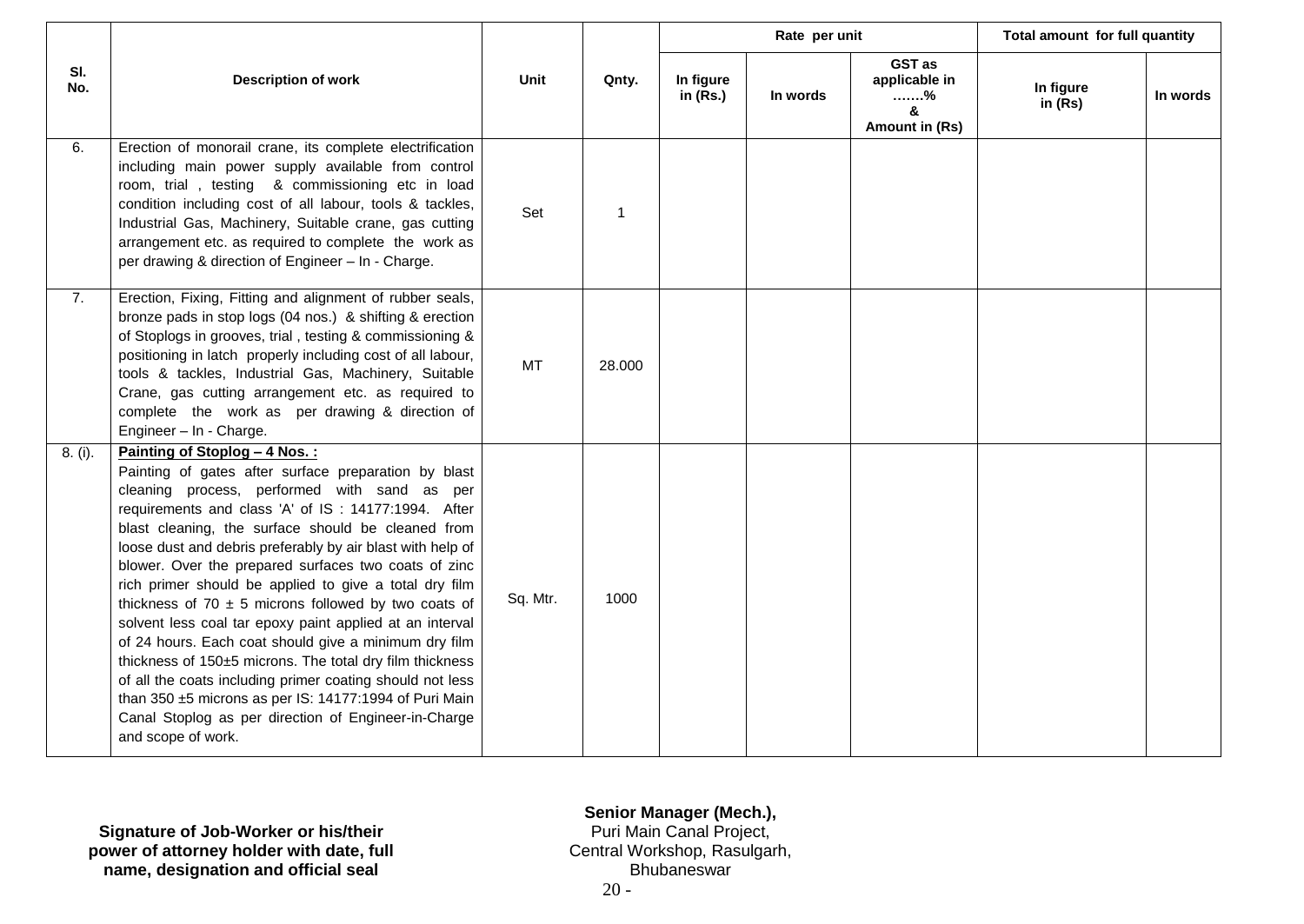|            | <b>Description of work</b>                                                                                                                                                                                                                                                                                                                                                                                                                                                                                                                                                                                                                                                                        | Unit     | Qnty.  | Rate per unit           |          |                                                     | Total amount for full quantity |          |
|------------|---------------------------------------------------------------------------------------------------------------------------------------------------------------------------------------------------------------------------------------------------------------------------------------------------------------------------------------------------------------------------------------------------------------------------------------------------------------------------------------------------------------------------------------------------------------------------------------------------------------------------------------------------------------------------------------------------|----------|--------|-------------------------|----------|-----------------------------------------------------|--------------------------------|----------|
| SI.<br>No. |                                                                                                                                                                                                                                                                                                                                                                                                                                                                                                                                                                                                                                                                                                   |          |        | In figure<br>in $(Rs.)$ | In words | GST as<br>applicable in<br>%<br>&<br>Amount in (Rs) | In figure<br>in $(Rs)$         | In words |
| ii.        | Monorail crane & structure :<br>Painting of monorail columns, girders, beams, walkway,<br>latch, Monorail crane and its complete structure after<br>surface preparation manually by wire brush etc. After<br>cleaning, the surface from loose dust and debris<br>preferably by air blast with help of blower. Applying of<br>two coats of Zinc Rich Primer to give a total dry film<br>thickness of $150 \pm 5$ microns followed by two coats of<br>Aluminum paints applied at an interval of 24 hours.<br>Conforming to IS 2339:10963 to give a Dry film<br>thickness of 150 $\pm$ 5 microns per coat of Puri main<br>canal stoplog as per direction of Engineer-in-Charge<br>and scope of work. | Sq. Mtr. | 1800   |                         |          |                                                     |                                |          |
| В.         | <b>CIVIL WORKS:</b>                                                                                                                                                                                                                                                                                                                                                                                                                                                                                                                                                                                                                                                                               |          |        |                         |          |                                                     |                                |          |
| 1.         | Preparation for chipping & cleaning the old Concrete<br>surface requiring , chiseling , hammering and tampering,<br>wire brushing and air & water jetting etc including hire<br>charges of all equipments and T & P etc. complete for<br>dams ,barrages and power house etc. over rock<br>foundation as per drawing, approved estimate &<br>direction of the Engineer-In- Charge.                                                                                                                                                                                                                                                                                                                 | Sq. Mtr. | 169.20 |                         |          |                                                     |                                |          |
| 2.         | Earth work in excavation of foundation & trench in all<br>kinds of soil including morrum stony earth and mixed<br>with boulders except sheet rock and boulders requiring<br>blasting including dressing of sides and leveling the bed<br>up to the required depth and depositing the excavated<br>materials away from work the work site with all leads<br>and lifts including shoring, shuttering & dewatering (If<br>required) with cost of labour, labour cess, hire &<br>running charges of all machineries required for the<br>work, sundries & T & P required for the work complete<br>as per drawing, approved estimate & direction of the<br>Engineer-In- Charge.                         | Cum      | 176.55 |                         |          |                                                     |                                |          |

**Signature of Job-Worker or his/their power of attorney holder with date, full name, designation and official seal**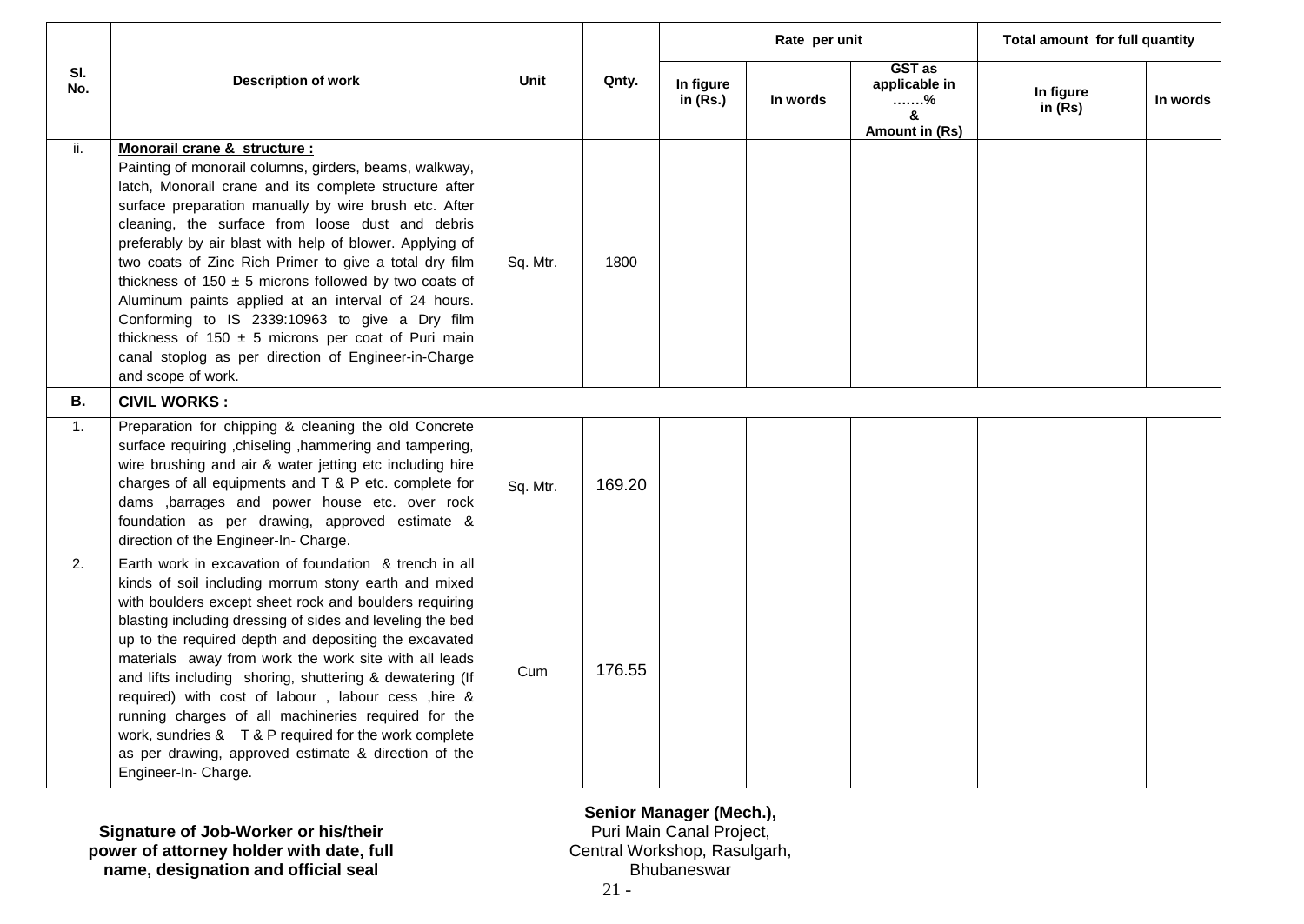|            |                                                                                                                                                                                                                                                                                                                                                                                                                                                                                                                                                                                                                                                                                                                                                                                                                                                                                                                                                                    |      |       | Rate per unit           |          | Total amount for full quantity                          |                        |          |
|------------|--------------------------------------------------------------------------------------------------------------------------------------------------------------------------------------------------------------------------------------------------------------------------------------------------------------------------------------------------------------------------------------------------------------------------------------------------------------------------------------------------------------------------------------------------------------------------------------------------------------------------------------------------------------------------------------------------------------------------------------------------------------------------------------------------------------------------------------------------------------------------------------------------------------------------------------------------------------------|------|-------|-------------------------|----------|---------------------------------------------------------|------------------------|----------|
| SI.<br>No. | <b>Description of work</b>                                                                                                                                                                                                                                                                                                                                                                                                                                                                                                                                                                                                                                                                                                                                                                                                                                                                                                                                         | Unit | Qnty. | In figure<br>in $(Rs.)$ | In words | <b>GST as applicable</b><br>in %<br>&<br>Amount in (Rs) | In figure<br>in $(Rs)$ | In words |
| 3.         | Supplying filling in foundation and plinth with sand<br>including watering and ramming , poking & Compacting and<br>dressed and leveled to proper gradient , including cost,<br>conveyance ,royalties ,taxes of materials and cost of all<br>labour , labour cess, T & P etc. required for the work<br>complete as per drawing, approved estimate & direction of<br>the Engineer-In- Charge.                                                                                                                                                                                                                                                                                                                                                                                                                                                                                                                                                                       | Cum  | 51.75 |                         |          |                                                         |                        |          |
| 4.         | Providing and laying plain cement concrete of M-15 grade<br>(1:3:6) with 40mm and down size crusher broken hard<br>black granite metal in foundation from approved quarry<br>including hoisting, lowering and laying concrete in<br>layers/position to the required level, ramming, shoring,<br>centering and shuttering if necessary at the time of laying<br>concrete, watering and curing including cost<br>and<br>conveyance of all materials, cost of approved<br>cement, HBG & sand, cost of machinery, POL, operator,<br>curing, royalties and taxes all labour and lobour cess, T &<br>P required for the work etc. complete including dewatering<br>if required as per drawing, approved estimate & direction<br>of the Engineer-In- Charge.                                                                                                                                                                                                              | Cum  | 39.25 |                         |          |                                                         |                        |          |
| 5.         | R.C.C. work of M-25 grade having a minimum<br>compressive strength in work test of 200kg/Cm <sup>2</sup> in 15cm<br>cubes at 28 days after mixing and quality test conducted in<br>accordance with IS 456 - 2000 using 20mm downgraded<br>size black hard granite stone chips of approved quality any<br>from approved quarry including hoisting lowering and<br>laying concrete and competing by using vibrates watering<br>and curing properly finishing the exposed surface smooth,<br>providing grooves and beads where necessary in all height<br>complete including cost, conveyance, royalties, taxes of all<br>materials, cost of approved cement, HBG chips, sand, cost<br>of machinery, POL, operator, curing, cost of all labour,<br>labour cess and all T&P etc required for the work complete<br>in all respect but excluding centering, shuttering and<br>reinforcement as per drawing, approved estimate &<br>direction of the Engineer-In- Charge. | Cum  | 74.45 |                         |          |                                                         |                        |          |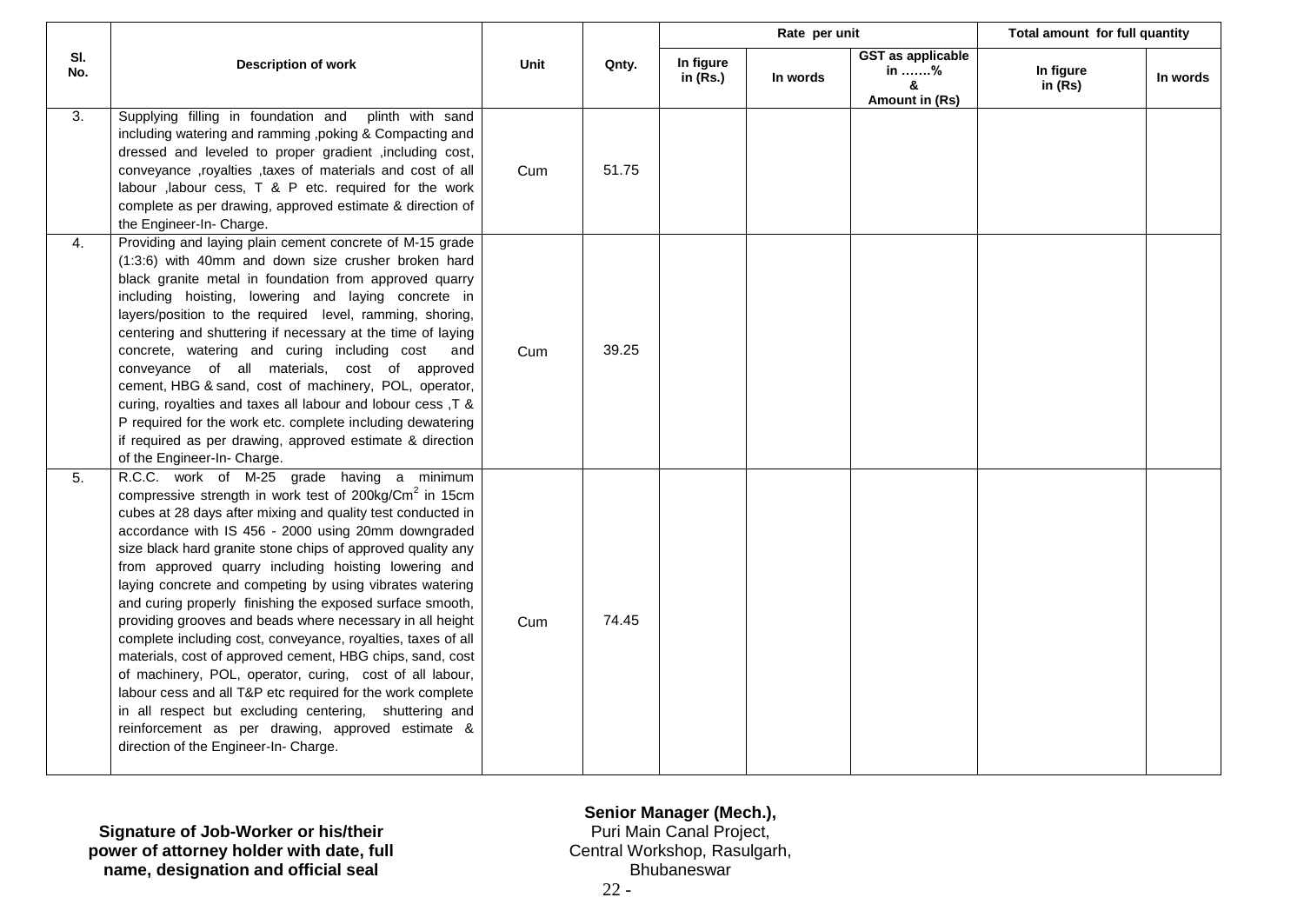|            |                                                                                                                                                                                                                                                                                                                                                                                                                                                                                                                                                                                                                                                                                                                                                   |                  |        | Rate per unit           |          | Total amount for full quantity                          |                        |          |
|------------|---------------------------------------------------------------------------------------------------------------------------------------------------------------------------------------------------------------------------------------------------------------------------------------------------------------------------------------------------------------------------------------------------------------------------------------------------------------------------------------------------------------------------------------------------------------------------------------------------------------------------------------------------------------------------------------------------------------------------------------------------|------------------|--------|-------------------------|----------|---------------------------------------------------------|------------------------|----------|
| SI.<br>No. | <b>Description of work</b>                                                                                                                                                                                                                                                                                                                                                                                                                                                                                                                                                                                                                                                                                                                        | Unit             | Qnty.  | In figure<br>in $(Rs.)$ | In words | <b>GST</b> as applicable<br>in %<br>&<br>Amount in (Rs) | In figure<br>in $(Rs)$ | In words |
| 6.         | Supplying Φ 25 & Φ 10 HYSD bars, straightening,<br>cutting bending bent up or coiled rods, including<br>cranking , hooking, welding or jointing the MS rods or tor<br>confirming to IS 431 (Plain) and 1785 (Tor) steel and<br>binding, laying the grills, hoisting, lowering and placing<br>in proper position required for RCC works including<br>cost of HYSD bars, binding wires conveyance and<br>taxes of specified rods and binding wire of 18/20 gauge<br>confirming to IS 280 (galvanized minimum 1 mm) and<br>cost of all labour, labour cess with all T & P required for<br>the work etc complete as per drawing, approved<br>estimate & direction of the Engineer-In- Charge.                                                         | Qtl              | 15.28  |                         |          |                                                         |                        |          |
| 7.         | Providing rigid and smooth centering & shuttering for<br>RCC works including false works and dismantling them<br>after casting including cost of material complete lifting,<br>hoisting to base of columns and footing , columns,<br>beams plinth band, lintels, chajja, shaft, fins, roof<br>slabs, balconies , stair cases, parapets, window sills,<br>lofts, railing ,jally ,copping or in places as shown in the<br>drawing for all height including cost, conveyance,<br>royalties, taxes of all materials, cost of all required<br>shuttering materials, cost of all labour, labour cess and<br>all T & P etc required for the work complete in all<br>respect as per drawing, approved estimate & direction<br>of the Engineer-In- Charge. | Sqm.             | 160.18 |                         |          |                                                         |                        |          |
| 8.         | Labour for filling empty cement bags with local sand,<br>sewing and laying in position including cost of sewing<br>string & empty cement bags with cost transportation,<br>carriage, royalty of sand etc all complete for preparation<br>of the coffer dam as required (70 M $\times$ 3 M $\times$ 2.5 M) in<br>the Upstream bed to restrict water flow into Puri main<br>canal including dismantling after the work as per<br>drawing, approved estimate & direction of the Engineer-<br>In- Charge.                                                                                                                                                                                                                                             | Bags             | 18750  |                         |          |                                                         |                        |          |
|            |                                                                                                                                                                                                                                                                                                                                                                                                                                                                                                                                                                                                                                                                                                                                                   | $TOTAL(A + B) =$ |        |                         |          |                                                         |                        |          |